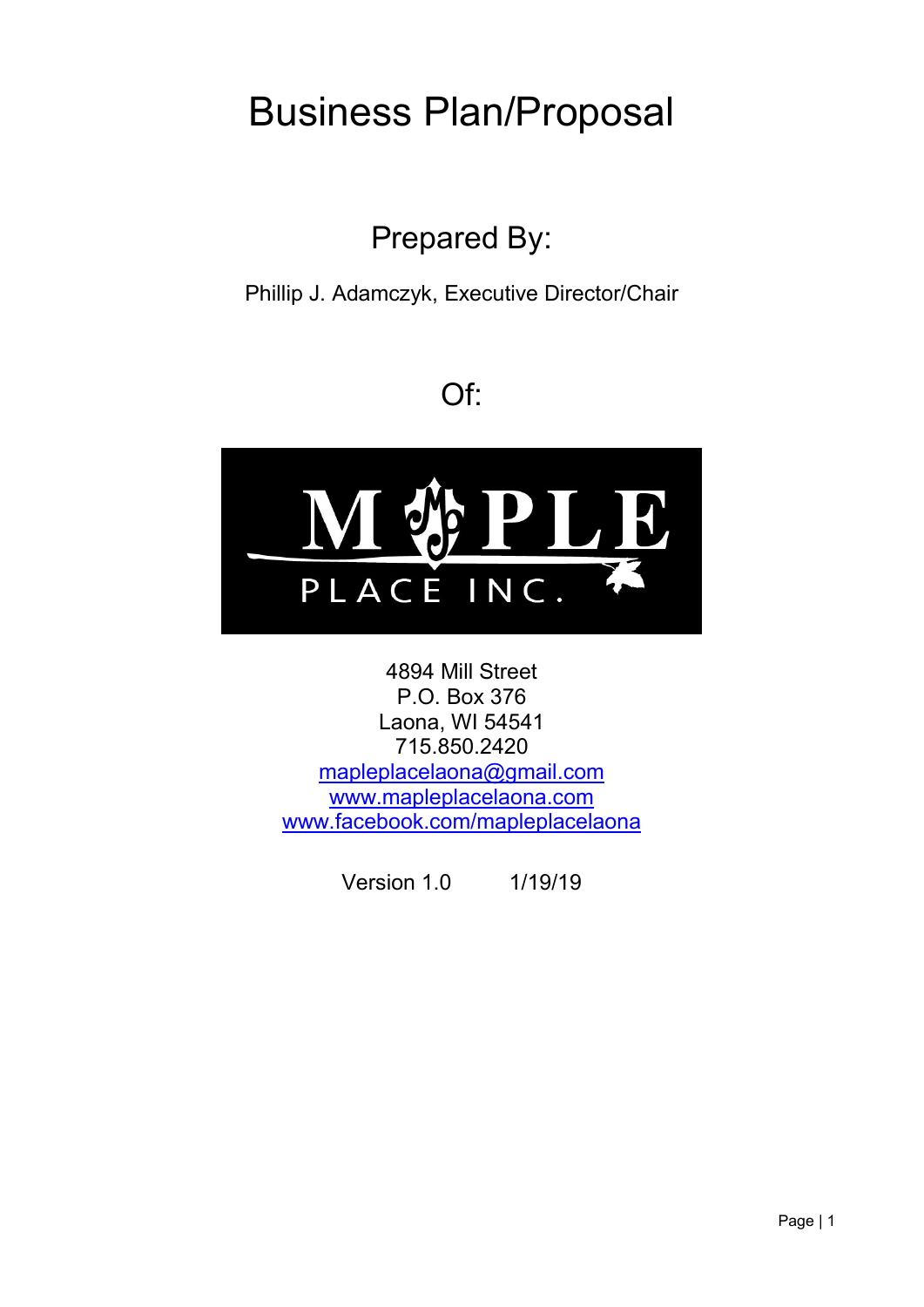## **BUSINESS PLAN NON-DISCLOSURE AGREEMENT**

## *By Possessing or reading this plan you accept the following:*

By proceeding within this document (the "Plan"), you, any company, entity or organization that you are employed by or are otherwise the agent of, and all other employees thereof, (collectively, "Recipient") and **{Maple Place Inc.}** (**'The Organization')**, agree that:

- The plan has been submitted by **The Organization** to Recipient solely for the purpose of evaluating a potential investment by Recipient in **The Organization**. The plan is not for use by any other person (s) or for any other purpose, and may not be reproduced, disseminated or otherwise disclosed to any person (s), other than any employees or agents of Recipient, including, without limitation, any legal counsel or accountants, of Recipient, who have a need to know the contents of the Plan in connection with the evaluation of a potential investment in **The Organization** (collectively, "Representatives") who agree to the confidentiality provisions herein. Recipient shall be responsible for any and all acts of its Representatives.
- Recipient agrees to hold in the strictest confidence, and not use or disclose to anyone other than the employees of Recipient, its Representatives and **The Organization**, the information contained in the Plan or supplied to the Recipient, orally or in writing, by **The Organization** (the "Confidential Information"). Confidential information includes, without limitation, concepts, cost data, techniques, design, work in progress, and other technical know-how, the identity of customers, suppliers, and subcontractors of **The Organization**, financial, marketing and other business information, or any other trade secrets of **The Organization** disclosed by **The Organization** to Recipient or its Representatives or any summaries, analyses or other documents bases thereon. Confidential information further includes any information **The Organization** has received from others, which **The Organization** is obligated to treat as confidential or propriety. If the Recipient has any questions as to what comprises Confidential Information, the Recipient agrees to consult with an officer of **The Organization** prior to making any disclosure thereof.
- It is further agreed that any violation of this agreement by the Recipient or its Representatives will cause irreparable injury to **The Organization** and that **The Organization** shall be entitled to extraordinary relief in court, including, but not limited to, temporary restraining orders, preliminary injunctions, and permanent injections or other equitable relief. If court proceedings are required to enforce any provision or remedy any breach of this agreement, **The Organization** shall be entitled to an award of reasonable attorney's fees incurred in connection therewith.
- This business plan does not constitute an offering. Any offering will be made by a definitive offering agreement. This plan has been submitted on a confidential basis solely to determine if selected individuals or organizations have an interest in making an equity investment.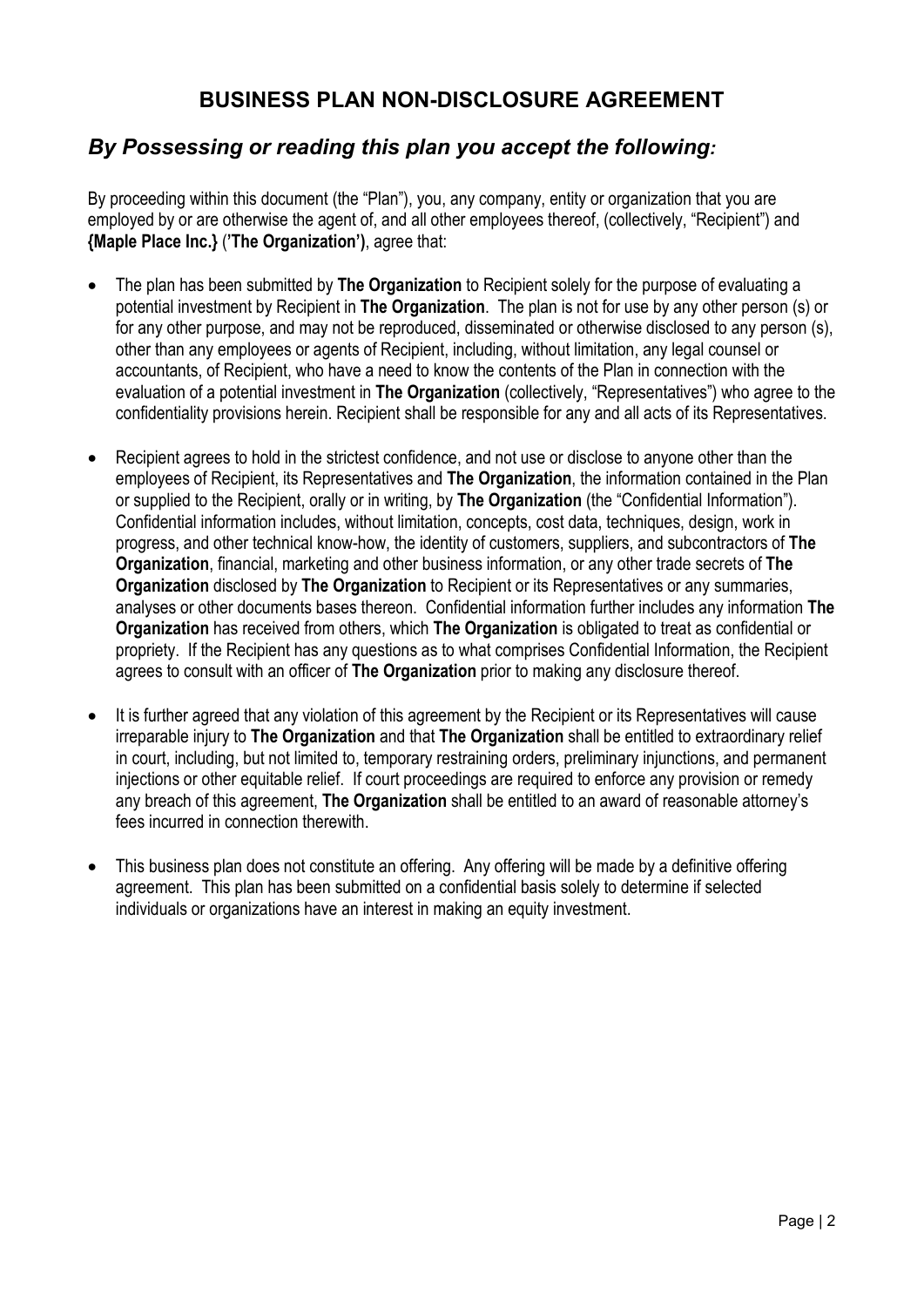## **Table of Contents**

| 1.0  |  |
|------|--|
| 2.0  |  |
| 3.0  |  |
| 4.0  |  |
| 5.0  |  |
| 6.0  |  |
| 7.0  |  |
| 8.0  |  |
| 9.0  |  |
| 10.0 |  |
| 11.0 |  |
| 12.0 |  |
| 13.0 |  |
|      |  |

## **Appendices [INCOMPLETE]**

- A. Start-up Expenses and Capital Requirements
- B. Monthly Surplus or Deficit Statement
- C. Monthly Balance Sheet
- D. Monthly Cash Flow Statement
- E. Monthly Financial Ratios
- F. Five-Year Surplus or Deficit Statement
- G. Five-Year Balance Sheet
- H. Five-Year Cash Flow from Operations
- I. Five-Year Financial Ratios
- J. Management Team Resumes
- K. Photos of Location
- L. Other Supporting Documentation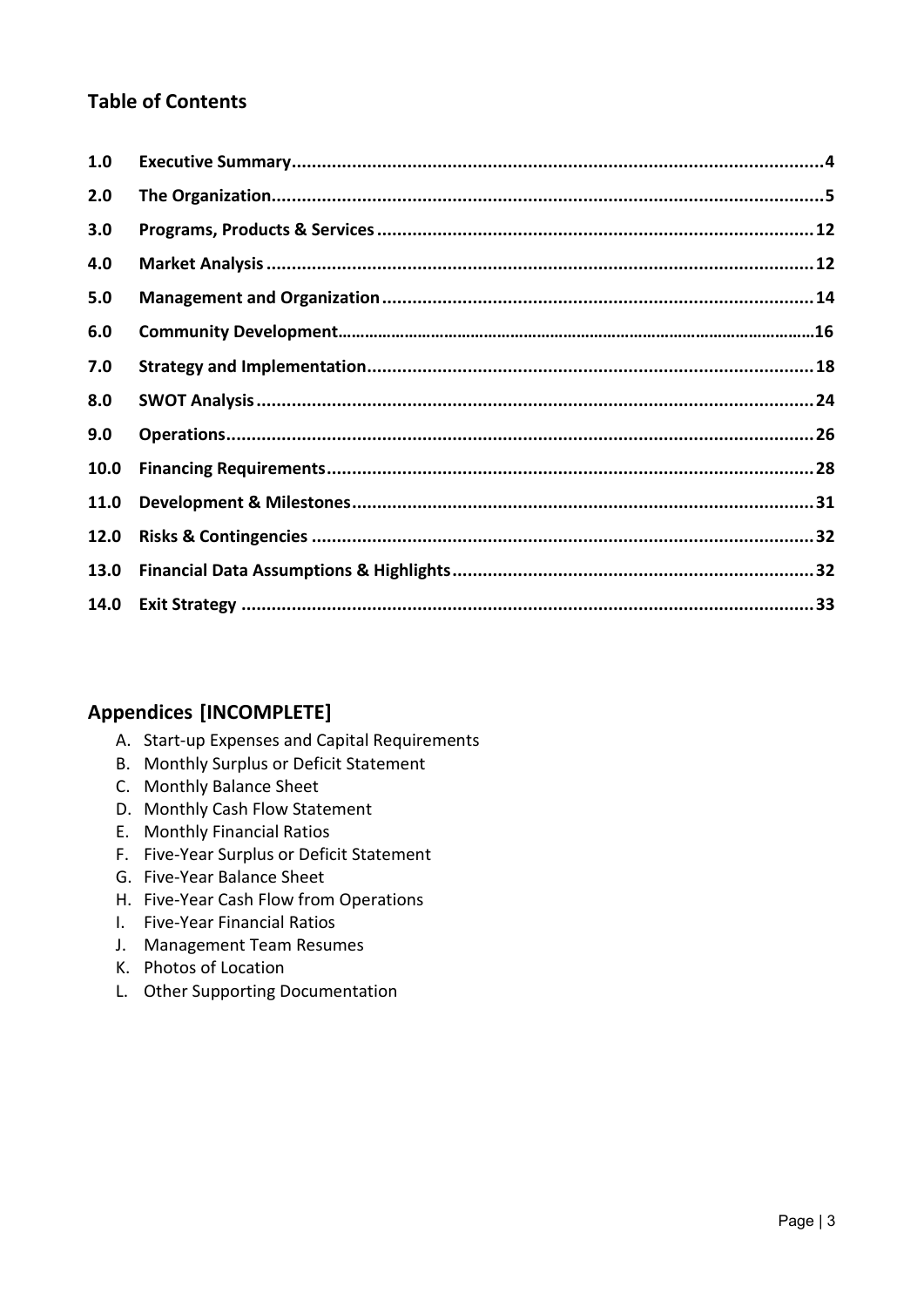## <span id="page-3-0"></span>**1.0 Executive Summary**

Maple Place Inc. is a 501(c)(3) nonprofit organization whose primary mission is to restore, preserve, and maintain the history and historic structure of the former Connor Lumber and Land Company Store and maintain its importance and significance with regard to economic progress, quality of life, and preservation of the history within the Laona community. Maple Place Inc.'s primary objectives are not only to preserve and maintain one of Laona's only remaining historic buildings, but also to provide a central, community-oriented space that promotes a sense of community, history, and cultural pride.

The entirety of the building restoration project presents multiple opportunities in the areas of community growth and development, business development, economic progress, improvement of quality of life, individual growth opportunities, and more. Maple Place Inc. will serve as a cornerstone to the Laona community with its restoration objectives in that, once the building's restoration has been completed, it will serve as an incubator to invite new businesses into the community, thereby providing by extension a development of commerce, economic growth, and community development while providing opportunities to both businesses and individuals. It is also the intention, with the creation of a back courtyard and community gardens, to involve the community not only with the project but act as a catalyst to promote community-mindedness, community involvement, and volunteerism within other facets of the local communities.

Maple Place Inc.'s board of directors is comprised of individuals with a wide spread of knowledge who fit together perfectly in generating ideas, community development, restoration efforts, historic preservation, education, arts and culture, social interaction and communication, volunteerism, and more. Each board member brings with him or her not only personal experience in one of these areas but the knowledge and passion to promote it; the Maple Place board members are not only leaders and partners but also community members as well. The Maple Place officers all have a collective experience in administration, historic preservation, grant writing and fundraising, finance and financial management, and interpersonal communication skills, allowing each of them to help effectively manage not only the board of directors but the overall components of Maple Place's project. Each member of the board of directors is also an active participant in all facets of Maple Place Inc.'s machinations, from clean-up days to fundraisers and grant writing, to community interaction and promotion of the Maple Place mission, goals, and ideals.

The estimated cost of the total restoration of Maple Place Inc. is \$1.6 million dollars. This will be divided up into both interior and exterior restoration, with roughly half of the projected amount focusing on the interior and half of the amount focusing on the exterior. The interior requires restoration of primary systems, flooring, walls, ceiling, windows, doors, and more; the exterior requires a total roof and skylight replacement, extensive restructuring of the south wall bricks, reopening of windows and window wells, repair to brick damage, and replacement of sidewalks, parking lots, and thoroughfare. It is the intention of Maple Place Inc. to allocate as much funding as possible from grant resources, both in public and private sectors. As Maple Place Inc. serves as a nonprofit and does not have any income-generating resources, we will be relying heavily upon donations and grant awards to fund and complete this project in its entirety.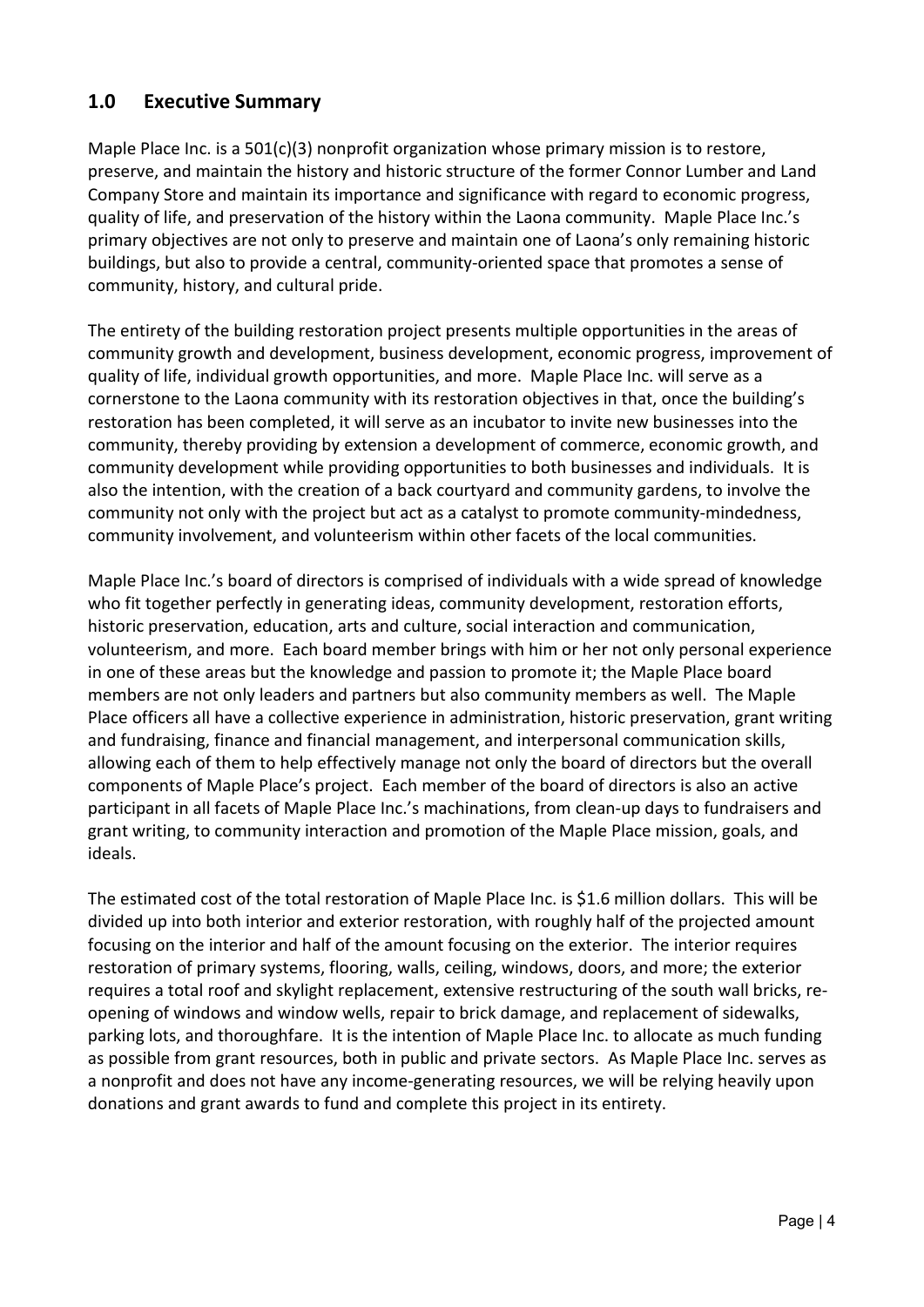### <span id="page-4-0"></span>**2.0 The Organization (Maple Place Inc.)**

#### 2.1 Leadership and Legal Structure

Maple Place Inc. is a 501(c)(3) nonprofit organization, registered both with the state of Wisconsin and federally with the IRS, and described as a public charity under section 509(a)(2) of the IRS, consisting solely of a volunteer board of directors and officers, not less than seven and not more than fifteen in number; the current board of directors numbers eleven with a twelfth holding an honorary, non-voting seat. Maple Place Inc. does not have any members, save for its board of directors; all other affiliates of Maple Place Inc. are of volunteer status. Maple Place Inc. is federally tax exempt with a pending state tax exemption status.

#### 2.2 Location

Maple Place Inc. is located at 4894 Mill Street in Laona, Wisconsin, 54541, County of Forest. This location will be the sole physical location of Maple Place Inc.

#### 2.3 Organization Description and Background

Maple Place Inc. originally began as a historic restoration project to revitalize the former Connor Lumber and Land Company Store in Laona, which would house a university for the local and surrounding communities; the restoration and university project originally began in late December of 2016 and quickly grew larger than just a building restoration and preservation with plans for a university. In May of 2018, a full year after restoration work by a volunteer staff under the flag of the university began work on the physical building, Maple Place Inc. was created as a nonprofit organization exclusively to manage the building restoration, preservation, and maintenance. Several members of the university board of directors became members of the Maple Place Inc. board of directors as well, and leadership of the building restoration transferred from the university solely to Maple Place Inc. Maple Place Inc. is undertaking the process of restoration, preservation, and maintenance of the Connor Lumber and Land Company Store, as well as spearheading its nomination for both the state and national registries of historic places; in addition, Maple Place Inc. is restoring and providing space for a multitude of businesses and organizations to occupy the building, including but not limited to: a coffee shop and bakery; the Laona Area Chamber of Commerce office and visitor center; the university, including student massage clinic, classrooms, staff offices, and student library; ballroom for private and public events; holistic wellness center; living history museum; Laona historical society; public courtyard; and community gardens. Maple Place Inc.'s restoration and preservation work of the former Connor Lumber and Land Company Store will provide not only a living historic landmark of which the town of Laona can be proud but a space that will promote both community growth and development, as well as a cornerstone for drawing non-local customers and clientele – additional economic growth and development –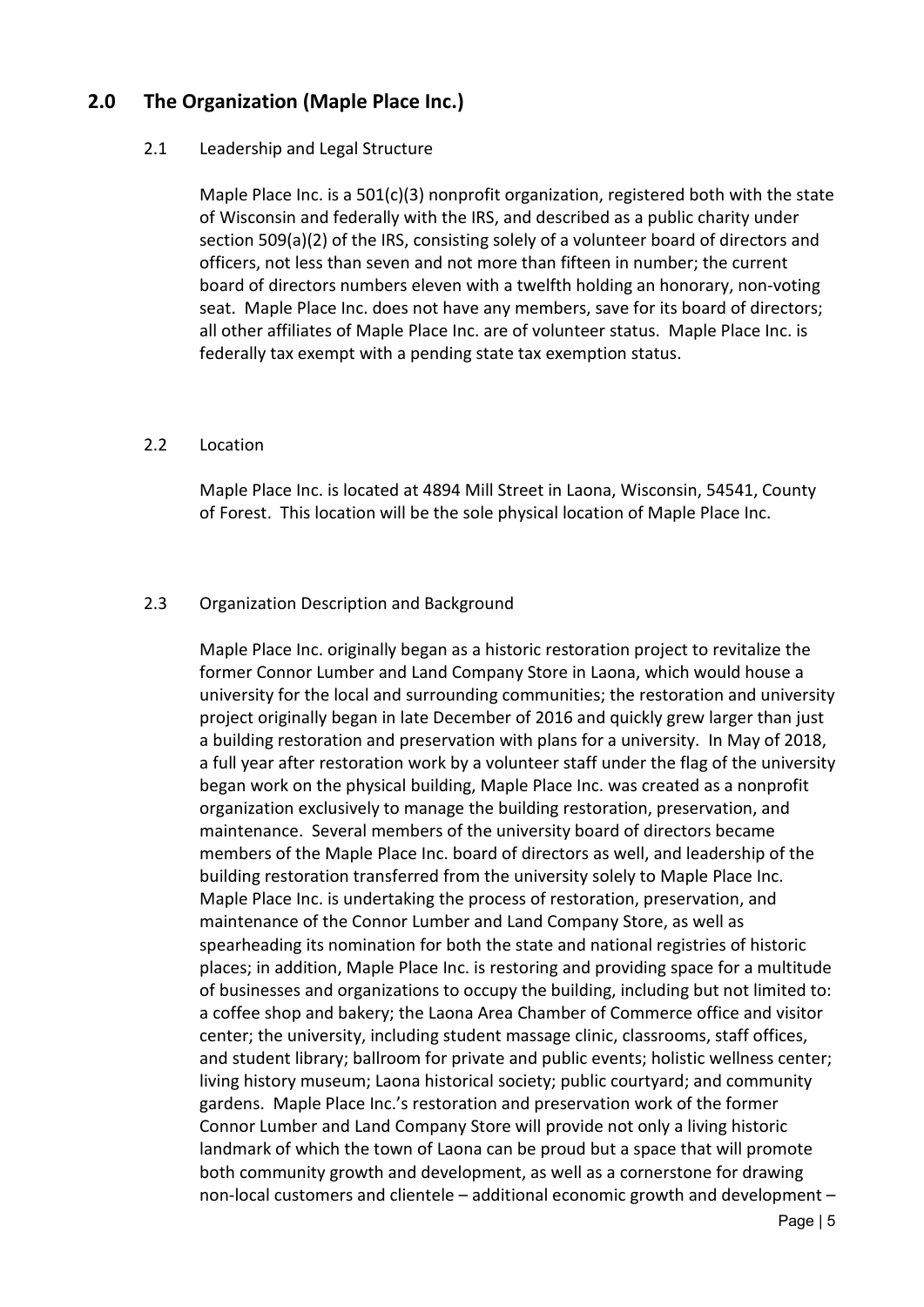to the area. Laona is a community that was once booming both economically and socially; Maple Place Inc.'s efforts in providing restoration, historic preservation, and economic growth and development will help in bolstering the local community once again in order to restore and rejuvenate that social and economic growth.

#### 2.4 Objectives (for the 2019 Year)

- Complete deconstruction of all false rooms on building's second floor.
- Complete subflooring removal of building's west side first floor.
- Complete deconstruction of all false rooms on building's east side first floor.
- Complete subflooring removal of building's east side first floor.
- Complete subflooring removal of building's north side first floor (first addition).
- Complete removal of drop ceiling framework and fastening of fluorescent lights on building's first floor.
- Complete grant proposals for a minimum of three private sector foundation grants, including WPS Foundation, USDA, and Hamilton-Roddis Foundation.
- Obtain at least three quotes for architectural renderings of reconstructed building.
- Obtain at least three quotes for total replacement of electrical, HVAC, and plumbing systems.
- Complete total replacement of original structure's roof, including skylights and gutters.

#### 2.5 Mission & Values

*The mission of Maple Place is to restore, preserve, and maintain the history and historic structure of the Connor Lumber and Land Company Store and maintain its importance and significance with regard to economic progress, quality of life, and preservation of the history within the Laona community.*

Core Values:

- Community Commitment Build respectful relationships within the local community that cultivate trust
- Historic Commitment Restore, preserve, and maintain the historic significance and integrity of the former Connor Lumber and Land Company Store and its cultural, historic, and economic impact to the community
- Quality Provide the highest level of quality services and maintenance to not only the historic building but for prospective occupants and the community as well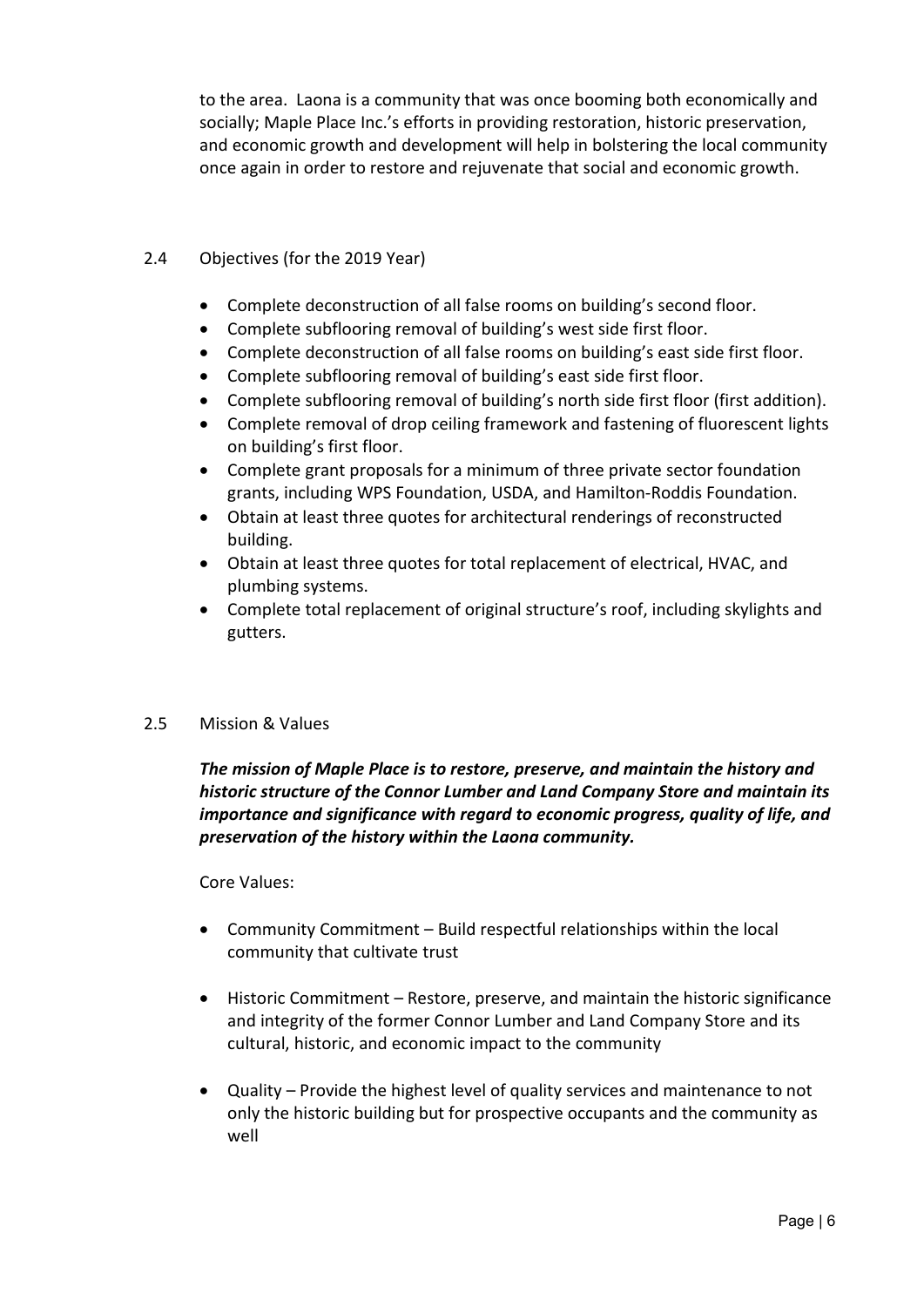- Financial Commit to financial goals that maximize allocated funding in order to support our values and bolster the community
- Community Dedication Build and provide a space, both interior and exterior, that the community can both utilize and be a proud part of
- 2.6 Building, Layout and Design
	- Building Size
		- o The current building overall measures roughly 98' wide by 200' long, with a total square footage of almost 30,000 square feet
			- The second addition to the building's first floor, which includes a portion of the old grocery store, the loading garage, and the deli kitchen, is anticipated to be removed and replaced with a courtyard and community gardens to provide green space and additional parking/thoroughfare access to traffic, both vehicular and foot.
		- o The original building measures roughly 12,000 square feet per floor
			- 2 floors, plus full basement space
		- o The first addition to the first floor's north end (which is being kept) measures roughly 2,000 square feet
	- Building Layout/Design
		- o Exterior<br>ד
			- The exterior of the original building is of brick and mortar construct, including concrete sills above and below the original windows and a concrete cornice separating first floor from second floor and second floor from roof; the building's roof also sports a parapet wall on its south, west, and north sides. The original building is considered a vernacular and utilitarian construct, similar to many industrial buildings of its time, but with a bit of decorative flair. The original building exterior is very symmetrical and simple in design.
		- o Interior
			- **First Floor** 
				- The first floor of the building was originally divided into three separate sections: west, central, and east; each section provided its own entrances/exits, basement stair accesses, and second floor stair accesses. Currently, the first floor is open-concept with the restoration work.
				- The first floor shows remnants of some of the building's original design components, mostly in the form of tin ceiling portions that have been found under the false ceilings.
				- The east side of the building features an original freight lift that runs service from basement to second floor.
			- Second Floor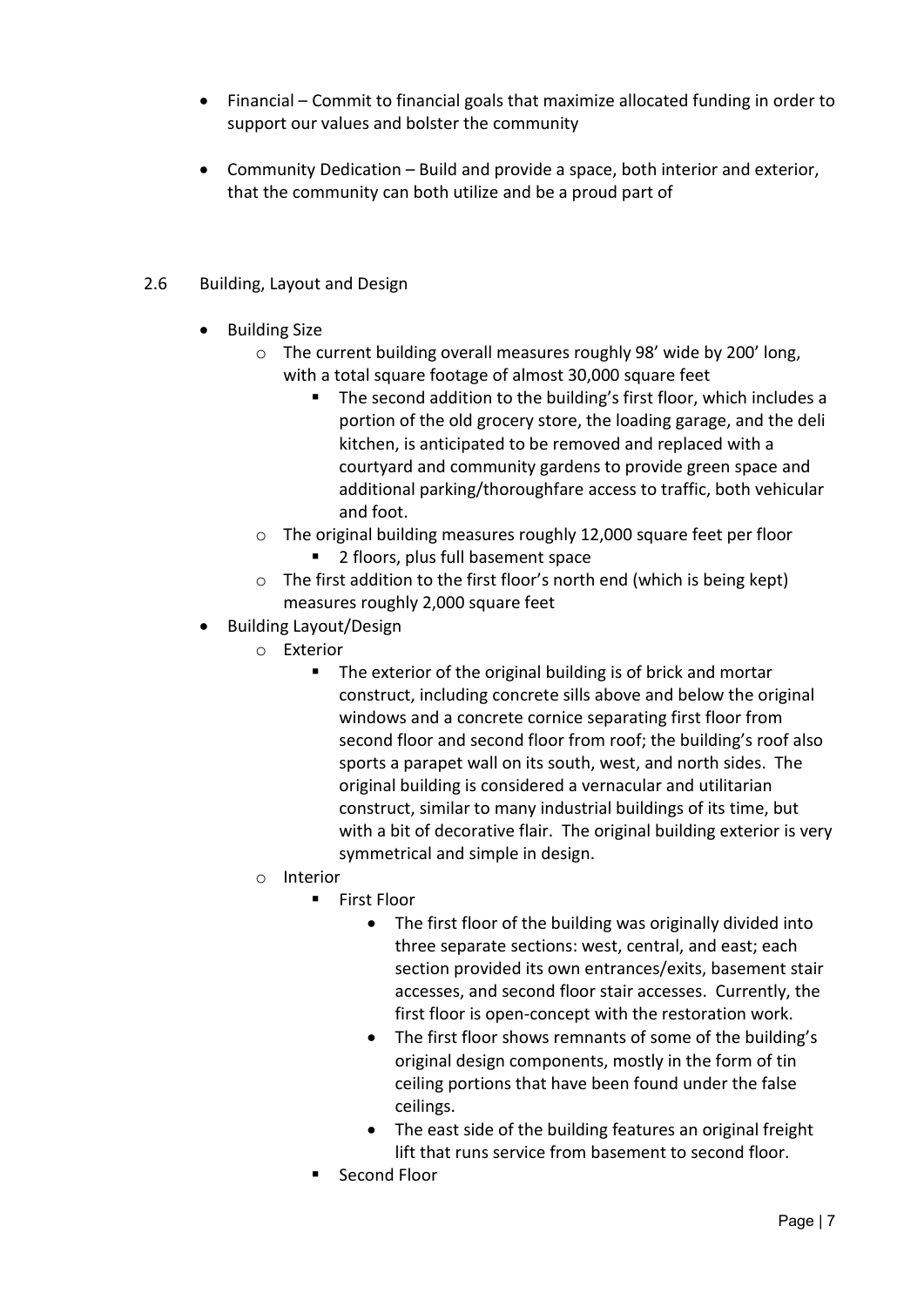- The second floor of the building features roughly half of the building's north and east side occupied by a ballroom space of about 6,000 square feet. The L-shaped offices and bank vault that occupy the west and south sides of the second floor make up about 6,000 square feet also.
- The second floor also features a great deal more of the building's original design components, including doors, transom windows, skylights, mouldings (including picture rail, chair rail, and baseboard), and tin ceilings.
- The east side of the building features an original freight lift that runs service from basement to second floor.

#### 2.7 Construction

- Companies Providing Work:
	- o Demerath Masonry
		- **Preliminary talks are being held with Demerath Masonry** regarding the building's exterior. The primary work to the building's exterior includes:
			- Brick repair.
				- o Bricks on the east side wall of the building that have been damaged due to weather and/or age will be replaced with historic replicas.
			- Re-opening and re-framing of windows.
				- o Original windows on the building's west and east sides have been bricked over; these bricks will be removed and reused, and the windows will be reopened to original sizes.
			- Reconstruction of south side first floor exterior.
				- o The exterior of the building's front (south side) wall has been drastically altered from its original components; this front section will be replaced and restored to include the building's original façade elements:
					- **Exposed brick columns.**
					- Large picture windows.
					- **Leaded glass small squares transom** windows.
					- Replacement of the concrete cornice separator between first and second floors, extending into the west side wall of the building as well (ending above the original doorways on the west side).
	- o Gary's Welding and Home Repair
		- Gary Krause of Antigo, Wisconsin has provided repair work for the building reconstruction in 2018; he performed repairs to the leaks in the roof in order to prevent additional damage to the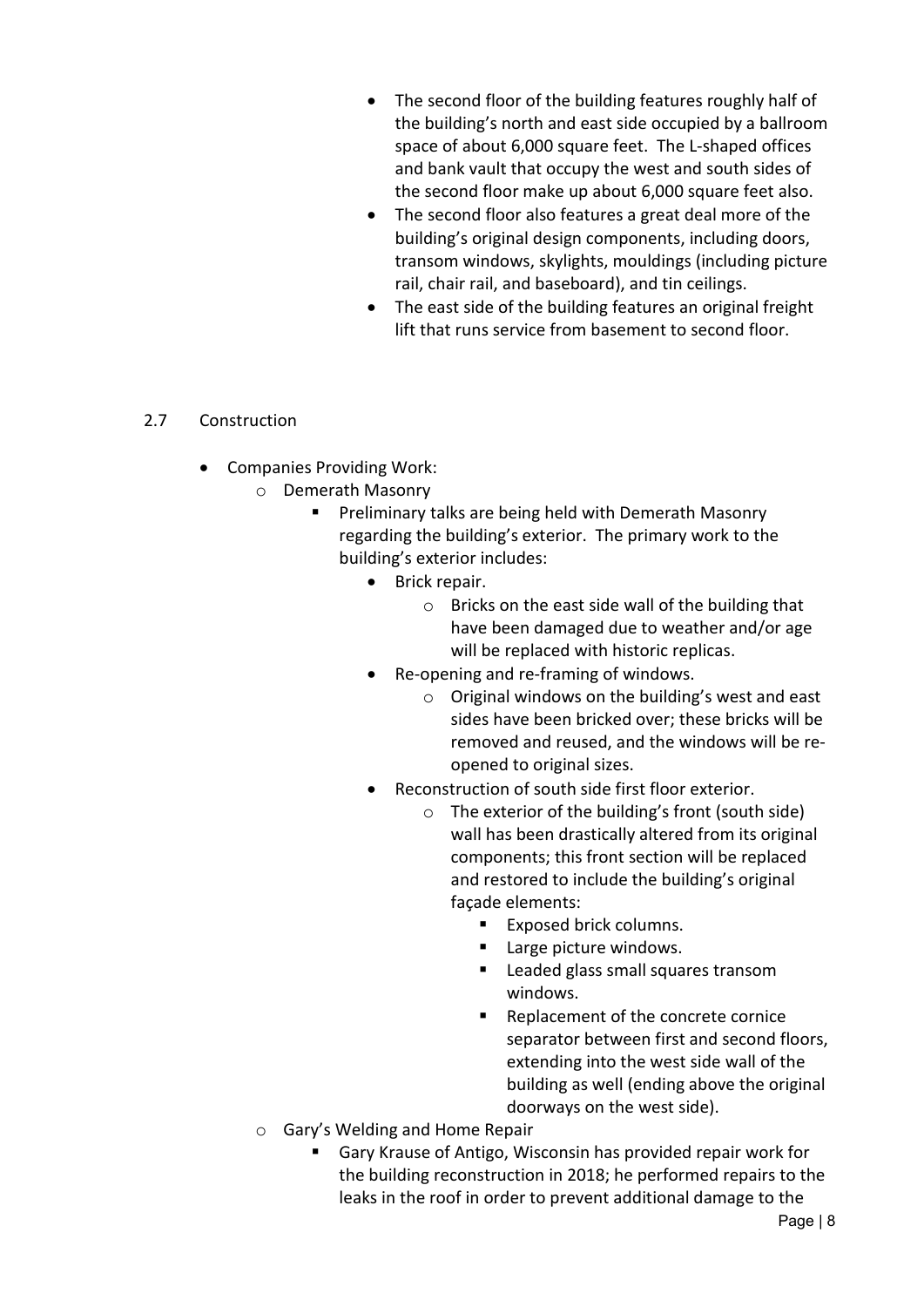building until the roof could be completely replaced; he also repaired the gutter and downspout system to better expel water and prevent additional damage to the building's east side wall and bricks.

- Gary is also in process of providing a quote for the complete replacement of the roof; this replacement will also include the repair and replacement of the two original skylights.
- o Hocker Bros. Brick Company
	- The Hocker Brothers Brick Company provided some of the original bricks in the building's 1914 construction; they currently participate in providing historic replica bricks and have been preliminarily contacted regarding providing replacement bricks for both the exterior and interior repairs to the building.
		- This presents a unique opportunity in the fact that Hocker Bros. Brick Company provided much of the original bricks to build the 1914 building.
- o WD Flooring
	- Jennifer Connor is in process of speaking with WD Flooring to provide quotes for repairs and restoration to the original hardwood flooring on both the first and second floors of the building.
		- This, like with Hocker Bros., provides a unique opportunity, as the original existing floors that were installed by the Connor Lumber and Land Company could be repaired and restored again by members of the same family; WD Flooring is also owned by the Connor family.
- o Other Companies
	- Maple Place Inc. is still actively seeking construction companies that will provide quotes for the following components:
		- Architectural renderings.
		- Electrical systems.
		- HVAC systems.
		- Plumbing and sprinkler systems.
		- Windows.
		- Window well replacements/sidewalk replacements/gravel or blacktop parking lot and thoroughfare replacements.
		- Elevator purchase and installation.
		- Building insulation.
		- Tin ceiling reproduction, replacement, and installation.
		- Plaster and lathe removal and drywall replacement.
- Construction Timeline:
	- o The entirety of the building restoration project is projected to take between 5-7 years to fully complete, dependent upon financing and grant allocations.
		- Years 1-3 are anticipated to be income- and resource-gathering years, as well as having any restoration work be performed on a volunteer basis.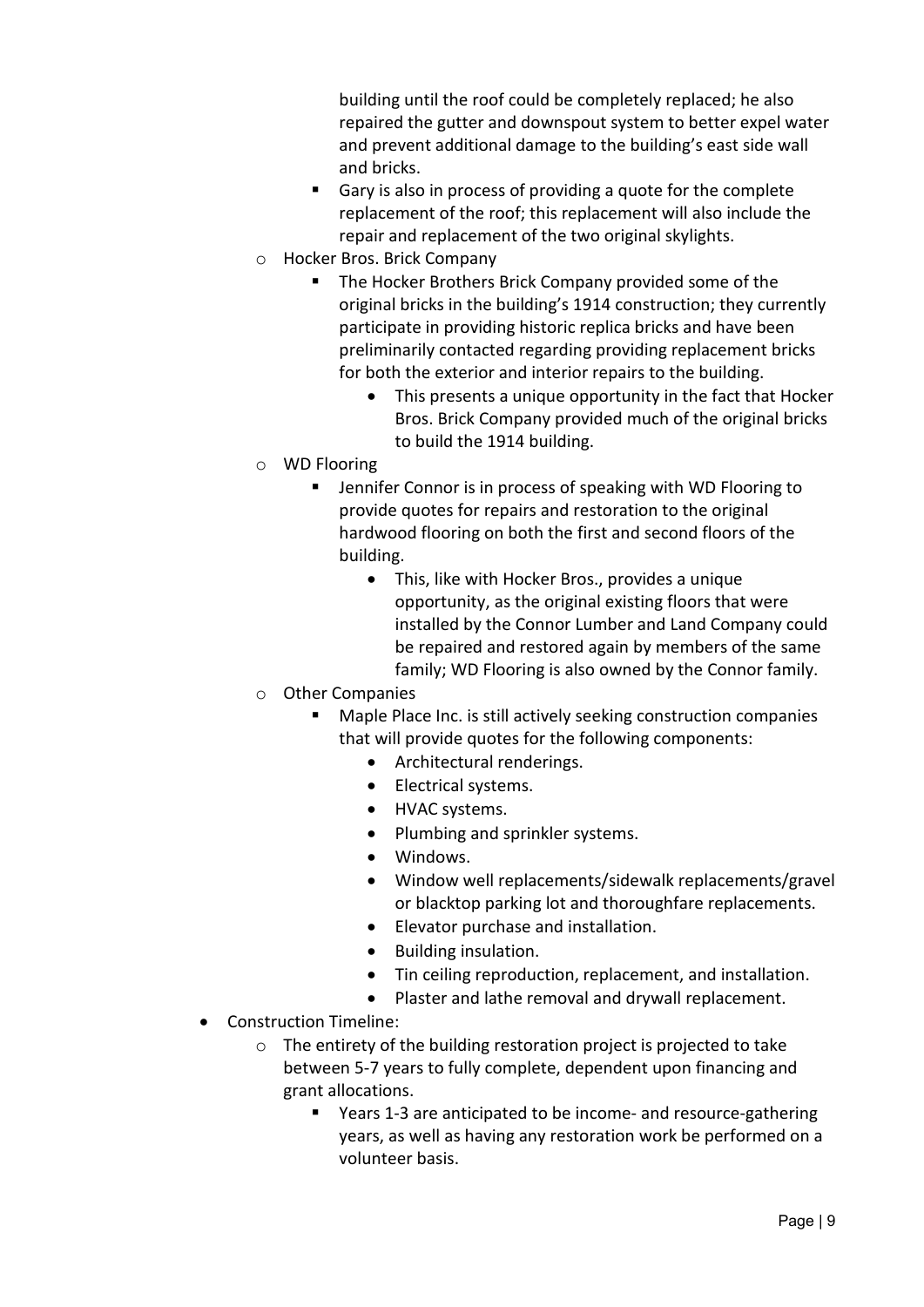- In 2018 (year 1 of the project) currently, nearly 2/3 of the first floor original flooring has been re-opened; the building owner is handling this removal personally.
	- o The building owner has been working on demolition and removal since May of 2017, when all of the false rooms on the building's first floor central and west sides were removed.
- In 2019 (year 2), our construction timeline is as follows:
	- o Complete removal of subflooring on building's west side first floor.
	- o Remove false walls and rooms from building's east side first floor.
	- o Remove subflooring on building's east side first floor.
	- o Finish removal of all drop ceiling framework structure from first floor ceiling and individually secure all fluorescent fixtures.
	- o Complete removal of false rooms on building's second floor.
	- o Allocate funding to perform a complete replacement of the original building roof, skylights, and gutter system.
		- Complete roof replacement, including skylights and gutter system.
	- o Compile quotes for the following:
		- Architectural renderings
		- **Electrical system** 
			- Focus on energy efficiency, including exploration of solar panel system for the building roof
		- **HVAC** system
			- Focus on energy efficiency and cost effectiveness for forced air and installation throughout building
		- **Plumbing system**
		- **Flooring repair/replacement**
		- Single-person ADA-compliant elevator purchase and installation
		- **Restructuring of building's first floor south** side, including brickwork, transoms, doors, and windows
		- Repair to brick work on west and east sides of the building, including re-opening and replacement of original doors, window casements, and glass
		- Removal of north side building addition
		- Rebuild and restructure of building's north wall post-addition removal, including brick work, doors, window casements, and glass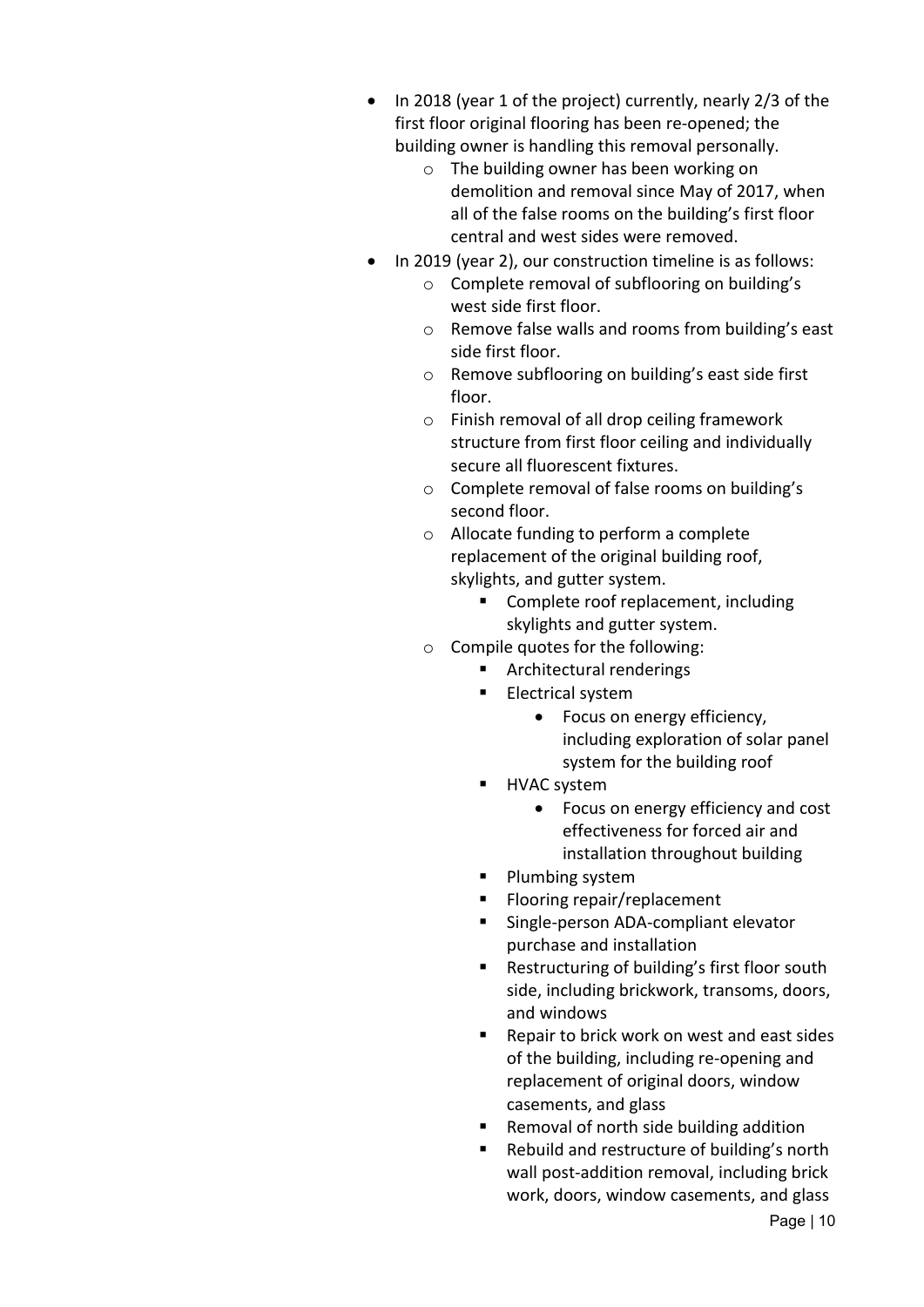- o Additional work projected for 2020 may be performed in 2019 as both funding and time allow.
- In 2020 (year 3), our construction timeline is as follows:
	- o Review anticipated building plans for restored building layout with historic architect; purchase architectural renderings of said building blueprints, including projected electrical, plumbing, HVAC, and sprinkler systems.
	- o Repair all exterior brick damage to west and east sides of the building.
	- o Replace entirety of plumbing system, including installation of a brand-new sprinkler system.
	- o Replace entirety of electrical system, including installation of solar panels on the building's roof.
		- This will also require replacement of all lighting and light fixtures on the building's first floor and portions of the building's second floor, keeping styles as close to the original building's fixtures as possible
	- o Replace entirety of HVAC system, including an energy-efficient furnace.
		- HVAC system will be reworked to blend into rooms rather than sticking out or having to be covered up with false ceiling
	- o Reopening of original windows on building's east and west side first floors.
		- **This will include replacement of window** casements, rope-and-pulley systems, concrete sills, and energy efficient glass for both windows and accompanying transoms
- In 2021 2024 (years 4 through 7), our construction timeline is as follows:
	- o Demolition of building's north side addition.
	- o Reconstruction of north side wall, including bricks, doors, window casements, transoms, and glass.
	- o Replacement of roof on building's north side original addition.
	- o Replacement of south and west sidewalks, reopening/grating/drain tiling of west and east basement window wells.
		- Replacement of window casements and glass of basement windows.
	- o Construction of courtyard and community gardens on building's north side.
	- o Replacement of blacktopping/graveling on building's north and east side parking lots/thoroughfare areas.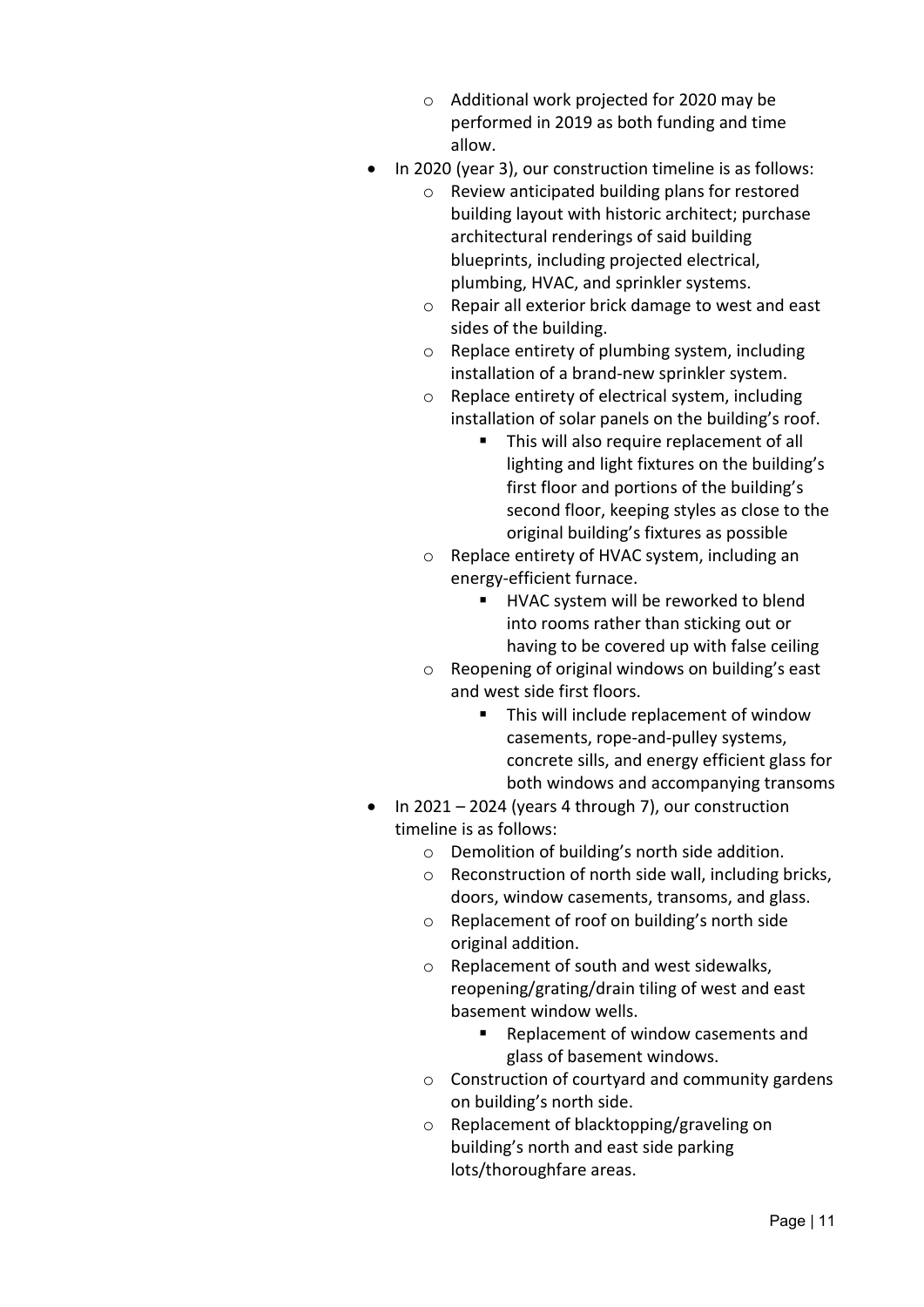- o Installation of single-person ADA-compliant elevator and accompanying handicap-accessible entrances and exits.
- o Reconstruction of interior building rooms on first and second floors.
	- Includes installation/replacement/repair of fixtures, trim, doorways and transoms, and flooring.

#### <span id="page-11-0"></span>**3.0 Programs, Products & Services**

- 3.1 Programs
	- Currently, we do not offer any programs through Maple Place Inc.
- 3.2 Products
	- Currently, we do not offer any products through Maple Place Inc.
- 3.3 Services
	- Currently, we do not offer any services through Maple Place Inc.

#### <span id="page-11-1"></span>**4.0 Market Analysis[1](#page-11-2)[2](#page-11-3)[3](#page-11-4)**

- 4.1 Target Market Demographics and Characteristics
	- Geographical location
		- o The building's physical location is at 4894 Mill Street, Laona, Wisconsin, 54541, county of Forest.
		- o The building is anticipated to serve and represent communities ranging from as far south as Green Bay, Appleton, Wausau, and Oshkosh, and as far north as the upper peninsula of Michigan; for the purposes of this current business plan, however, we will focus specifically upon the demographics of Laona.
	- Population of Laona (# of families, youth, teens, elderly)
		- $\circ$  As of the census<sup>[2]</sup> of 2000, there were 1,367 people, 564 households, and 395 families residing in the town of Laona. The [population density](https://en.wikipedia.org/wiki/Population_density) was 13.2 people per square mile (5.1/km²). There were 850 housing units at an average density of 8.2 per square mile (3.2/km²). The racial

 <sup>1</sup> https://datausa.io/profile/geo/laona-wi/

<span id="page-11-3"></span><span id="page-11-2"></span><sup>2</sup> https://en.wikipedia.org/wiki/Laona,\_Wisconsin

<span id="page-11-4"></span><sup>3</sup> https://suburbanstats.org/population/wisconsin/how-many-people-live-in-laona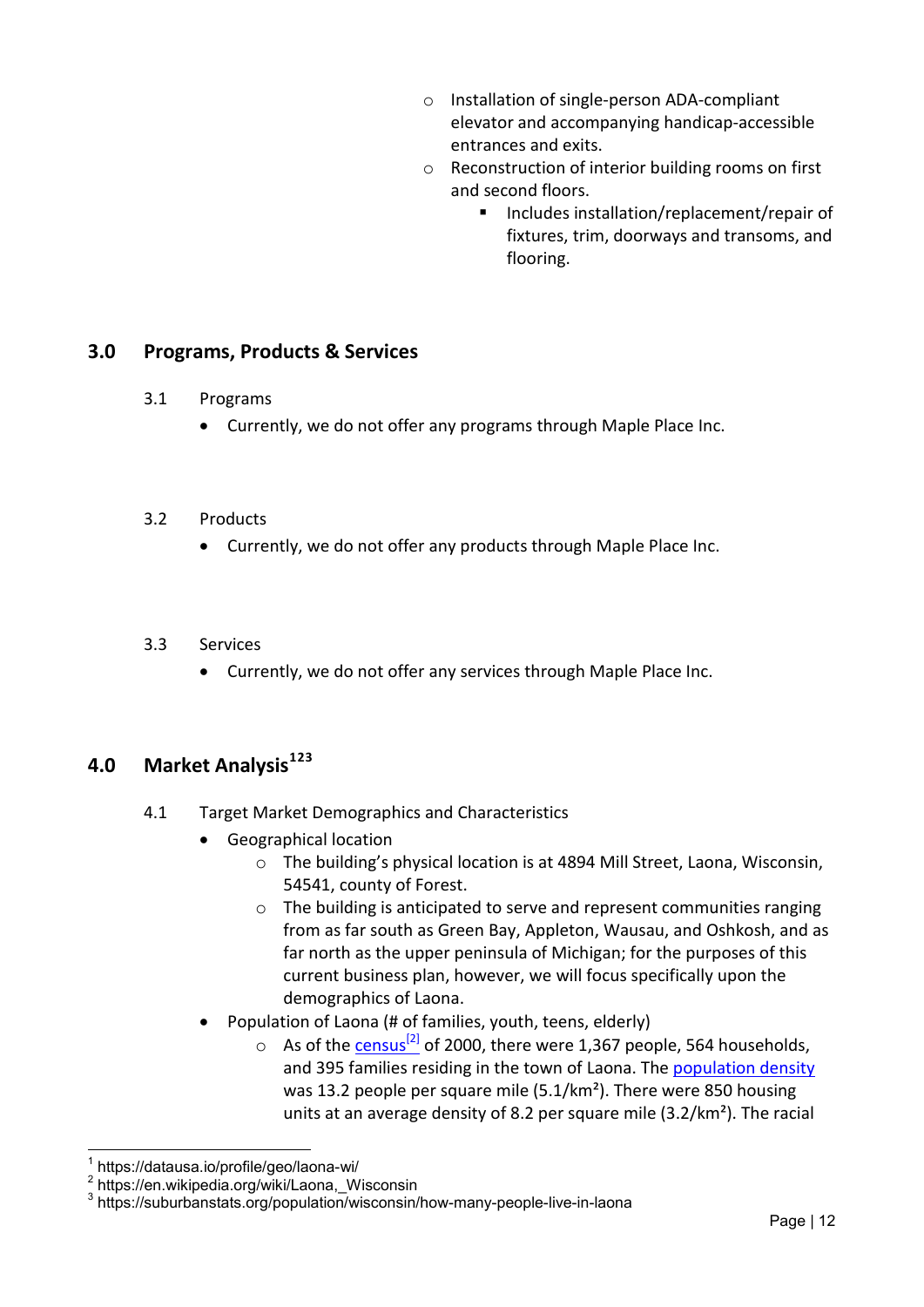makeup of the town was 95.90% [White,](https://en.wikipedia.org/wiki/White_(U.S._Census)) 0.44% [African American,](https://en.wikipedia.org/wiki/African_American_(U.S._Census)) 2.41% [Native American,](https://en.wikipedia.org/wiki/Native_American_(U.S._Census)) 0.07% [Asian,](https://en.wikipedia.org/wiki/Asian_(U.S._Census)) 0.07% from [other races,](https://en.wikipedia.org/wiki/Race_(United_States_Census)) and 1.10% from two or more races. [Hispanic](https://en.wikipedia.org/wiki/Hispanic_(U.S._Census)) or [Latino](https://en.wikipedia.org/wiki/Latino_(U.S._Census)) of any race were 0.37% of the population.

- o In the town, the population was spread out with 26.1% under the age of 18, 5.9% from 18 to 24, 26.0% from 25 to 44, 23.2% from 45 to 64, and 18.8% who were 65 years of age or older. The median age was 40 years. For every 100 females, there were 92.8 males. For every 100 females age 18 and over, there were 91.3 males.
- Income levels
	- o The median income for a household in the town was \$31,852, and the median income for a family was \$41,042. Males had a median income of \$29,674 versus \$21,154 for females. The [per capita income](https://en.wikipedia.org/wiki/Per_capita_income) for the town was \$15,652. About 8.7% of families and 11.2% of the population were below the [poverty line,](https://en.wikipedia.org/wiki/Poverty_line) including 14.7% of those under age 18 and 6.2% of those age 65 or over.
- Client or customer lifestyle & Household size
	- $\circ$  There were 564 households out of which 32.1% had children under the age of 18 living with them, 57.1% were [married couples](https://en.wikipedia.org/wiki/Marriage) living together, 9.6% had a female householder with no husband present, and 29.8% were non-families. 27.1% of all households were made up of individuals and 13.1% had someone living alone who was 65 years of age or older. The average household size was 2.42 and the average family size was 2.91.

#### 4.2 Market Focus

- Target Audiences
	- o Our target audience for marketing will be 100% men and women, ages 18 to 65+.
		- Of that group, roughly 50% of our target audience for sponsorships and donations will be men and women ages 35 to 55; roughly 25% from men and women ages 56 to 65; and roughly 25% from men and women ages 66+.
- Strategies to attract target audience
	- o Social Media
		- Facebook has largely been our current marketing and advertising platform during the building's restoration progress to keep the community engaged, involved, and interested in the building progress.
			- Maple Place Inc. posts regularly after any building work days to keep audiences engaged in the progress through photos, videos, and text.
				- o Side-by-side photos of restoration progress from last August (2017) and this August (2018) were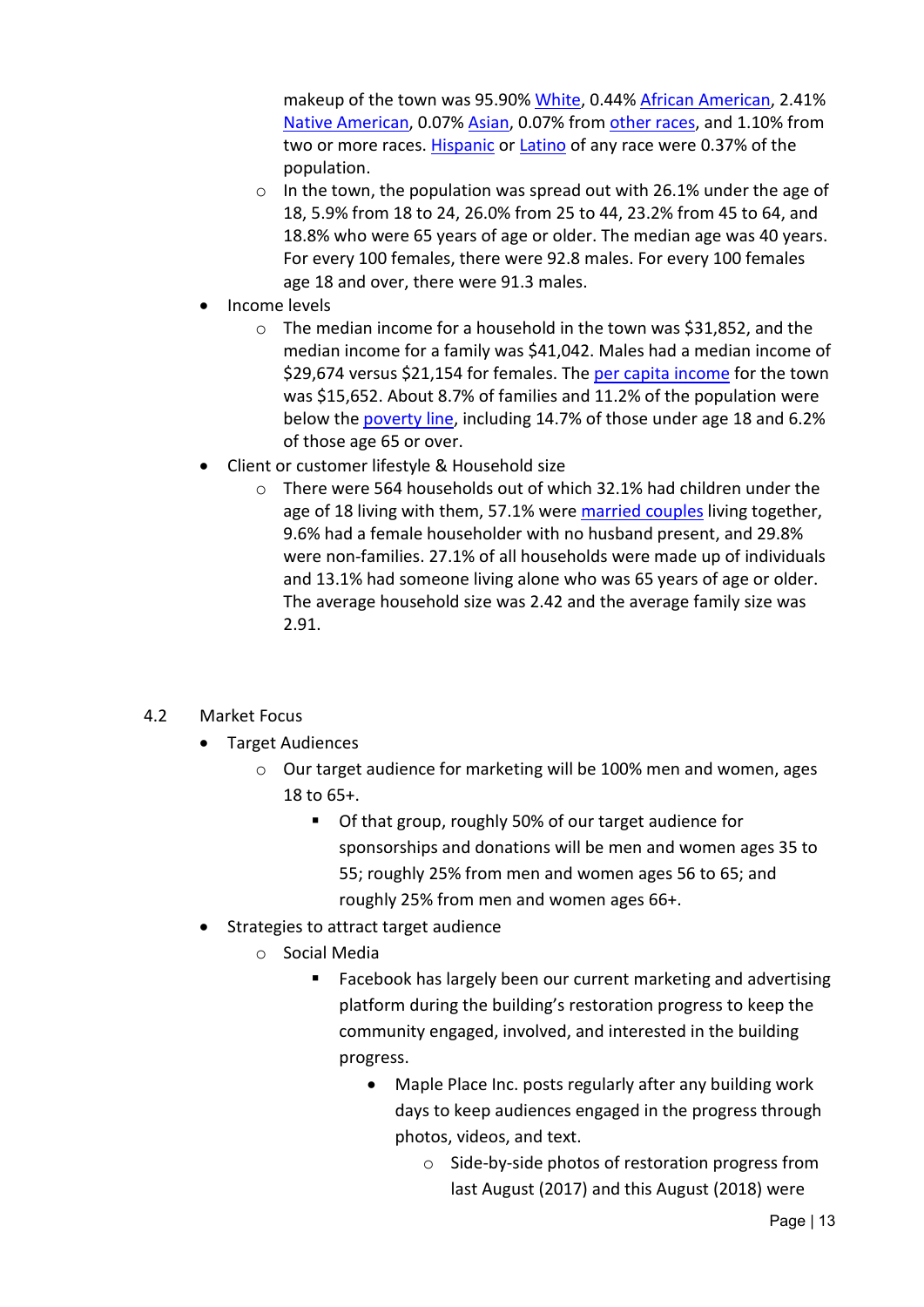recently added to give audiences a view of current progress made.

- Timeframe for capturing target audience
	- o Our timeframe for capturing our target audiences is perpetual.
		- Both active engagement and patronage/sponsorship is intended as perpetual.

#### <span id="page-13-0"></span>**5.0 Management and Organization**

- 5.1 Management team
	- The Maple Place core management team is composed of the board of directors, which currently numbers 11 individuals; aside from the board of directors, Maple Place Inc. does not have members. The board of directors may have up to 15 director seats.
		- o Ten of the eleven occupied seats are voting directors; the eleventh seat is a non-voting, honorary position (Historic Advisor).
		- o The board of directors may have as few as 7 and as many as 15 board seats.
		- o The board's officer positions consist of the Chair/Executive Director, Vice-Chair, Secretary, and Treasurer.
	- The following are currently-occupied positions and descriptions:
		- o Chair/Executive Director.
		- o Vice-Chair.
		- o Secretary.
		- o Treasurer.
		- o Grant Development Director.
		- o Marketing Director.
		- o Botanical Director.
		- o Decoration Director.
		- o Historic Advisor.
	- Board of director individuals' qualifications and years of experience. **[INCOMPLETE]**
		- o Phillip J. Adamczyk. Phillip J. Adamczyk (Wabeno, Wisconsin) is the Executive Director and current Chair of Maple Place Inc. Phil is a licensed massage therapist and the owner of Amoterra, a wellness center based in Townsend, Wisconsin, and has run his own business since 2013. He has had experience in education, health and wellness, business, accounting, and organizational management since 2009, having run and managed a holistic wellness center in La Crosse, Wisconsin while completing his Bachelor of Science in secondary English and history education from the University of Wisconsin-La Crosse. Phil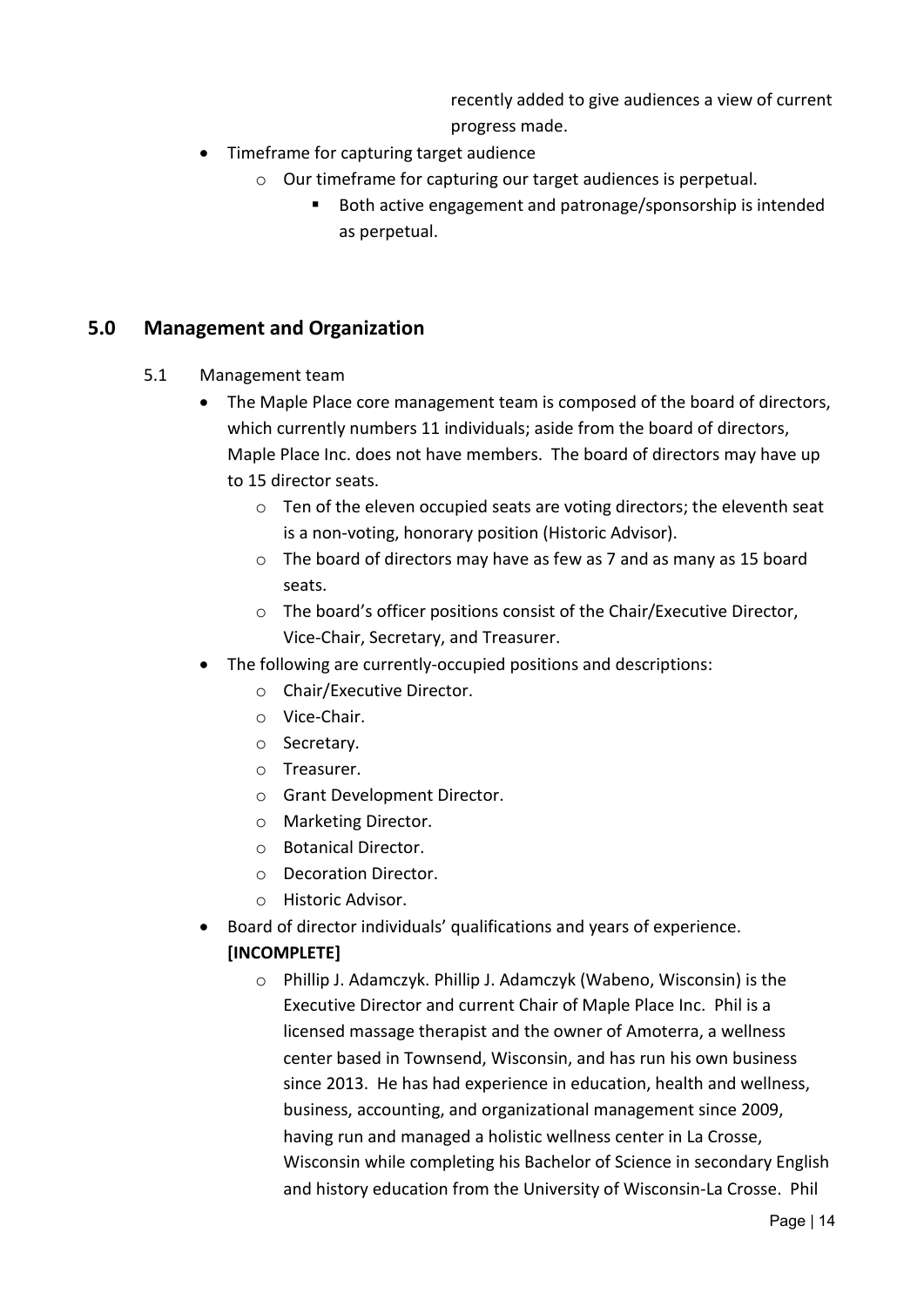also serves as the secretary and treasurer of the Laona Area Chamber of Commerce. Phil brings to the table his skills in education and educational development, secretarial organization and bookkeeping, business organization, business management, accounting and finances, and interpersonal communication, as well as his knowledge of technology, information systems, marketing and advertising, and social media communication. Phil's passion for history and desire for communitymindedness, as well as his dedication to economic and social development, drive him to constantly seek to better himself, others, and the communities of which he is a part.

- o Richard Schaal. Richard Schaal (Mountain, Wisconsin) is a retired army veteran, teacher, consultant, and former principal with the Green Bay Area Public School system, and a retired administrator from the University of Wisconsin - Green Bay. Richard's skills include communication, questioning, goal development and assessment, organization, and community building development.
- o Helen Schaal. Helen Schaal (Mountain, Wisconsin) is the Maple Place Inc. Secretary, an adjunct instructor and university supervisor with the University of Wisconsin-Green Bay (student teachers), and has worked with staff development, brain-based learning, and leadership development for many years. Helen's skills brought to the table include excellence in relationship-building, interpersonal relationships, and diverse methods of communication.
- o Jonel Calhoun. Jonel Calhoun (Laona, Wisconsin) has spent a lifetime in the banking industry, from customer rep to lender, branch management, compliance officer and internal audit. Her strengths are in finance, regulatory compliance, policy-procedure- and report writing, and pretty much anything that requires attention to details. Jonel is also currently serving as the Maple Place Inc. Grant Development Director and is in charge of management of the grant committee and stewardship of all grants awarded.
- o Kristopher Tryczak. Kristopher Tryczak (Wabeno, Wisconsin) is the Decoration Director, a small business owner and interior designer since 2010, and has previously worked in historic restoration as part of the preservation team to restore the National Registry of Historic Placeslisted Yawkee House in Wausau, Wisconsin (2008-2010). Kristopher brings to the table his knowledge of period-specific historic design with regard to appropriate time period, as well as his knowledge of architectural design for both blueprinting and building construction and design.
- o Rosalyn Wittmann. Rosalyn "Roz" Wittmann (Townsend, Wisconsin) holds a master's degree in organizational leadership and a bachelor's degree in public service leadership. Roz is also a retired police officer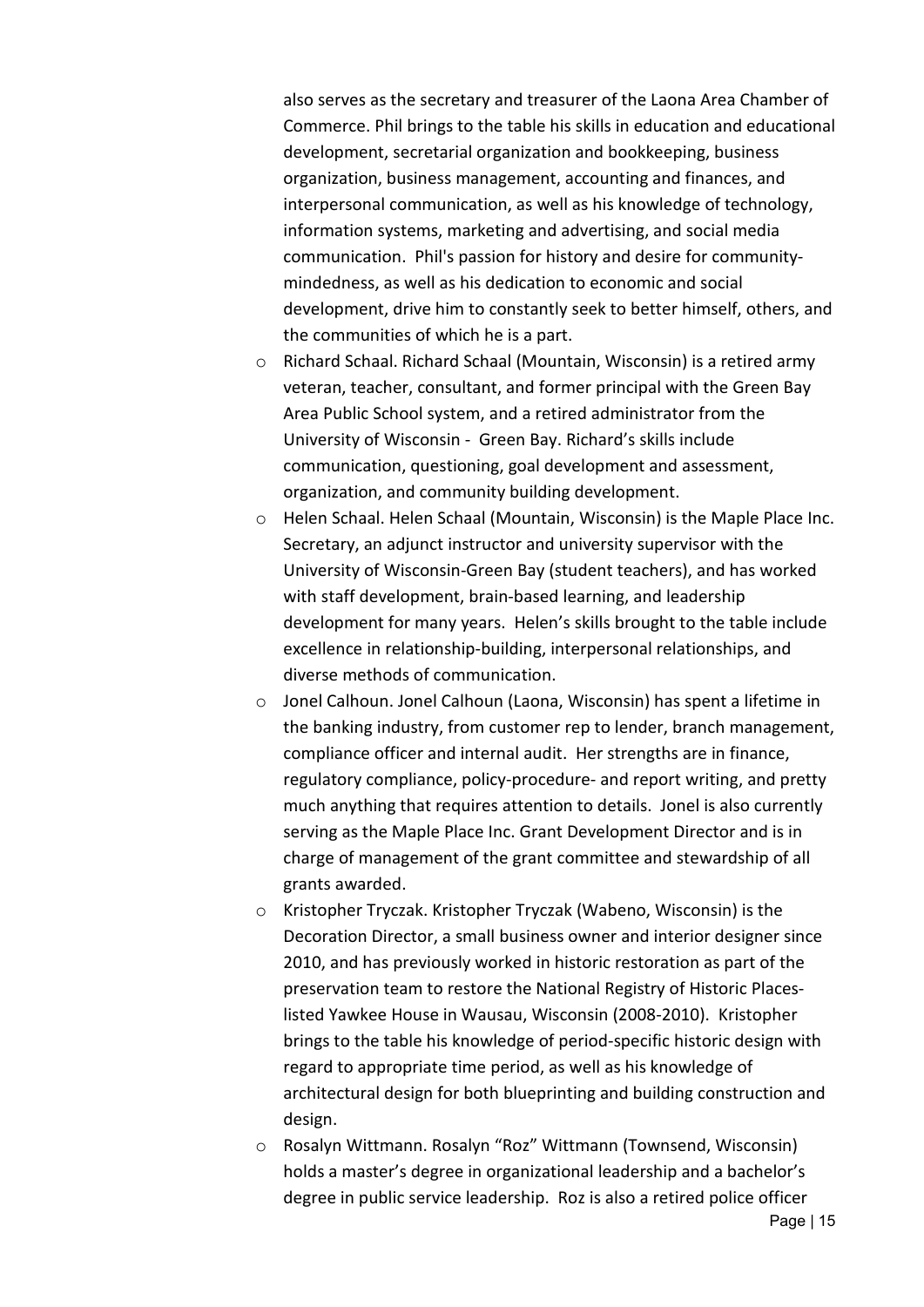who worked as a community liaison officer. Roz has also worked in grant development, helping acquire grant funding for summer programs for at-risk youth; in addition, she has helped to foster community partnerships through spearheading programs such as Fox Crossings in Menasha, the GREAT summer program, community Citizenship Government Academy, and more. Roz has also worked as an adjunct instructor through Fox Valley Technical College.

- o Sheri Jo Posselt. Sheri Jo Posselt (Townsend, Wisconsin) is a local artist, small business owner, and entrepreneur who brings to the table a unique perspective in right-brain creation, ideas, and foresight. She has the ability to "see the finished product" and is also able to express it in representation of drawings, signs, and other creations. Sheri Jo also brings with her the trade skills of sketch art, carpentry and measurement, and architectural rendering.
- o Joshua Jameson. Joshua Jameson (Argonne, Wisconsin) is committed to serving his community in all aspects from the arts, small businesses, economic development and adult education. He works in educational business finance and does consulting in community development. When not working he enjoys music, theater and travel. He resides in Argonne on his "family homestead."
- o Carla Connor. Carla Connor (Laona, Wisconsin) has worked with interpersonal communication, in-person social networking, volunteerism, community betterment, and community development as a private citizen for many years. Her skills include interpersonal communication, landscaping, interpersonal networking, and "street smarts" know-how. Carla is a "jack of all trades," able to apply her skills in manual construction and labor as much as her skills in social interactions. She is actively involved in a multitude of volunteer organizations, all of which support community development, preservation, and interconnectedness.
- o Jennifer Connor.
- o Debra Draheim. Debra Draheim (Shawano, Wisconsin/Lakewood, Wisconsin) began her career in the healthcare field in 1998 through implementation of in-home day programs for individuals with developmental disabilities and has always had a passion for helping others. Deb is a business owner and entrepreneur, having helped to create a nonprofit called "Independent Journeys Inc.," which helps facilitate independent home living, active community participation, and personal enrichment for developmentally disabled individuals. In addition to her previous and current experience with administrative duties, Debra serves as Operations Coordinator, HR Specialist, and board of directors secretary for Independent Journeys Inc.; she has experience in secretarial work and finances through both the nonprofit corporation and through co-management of her husband's businesses, as well as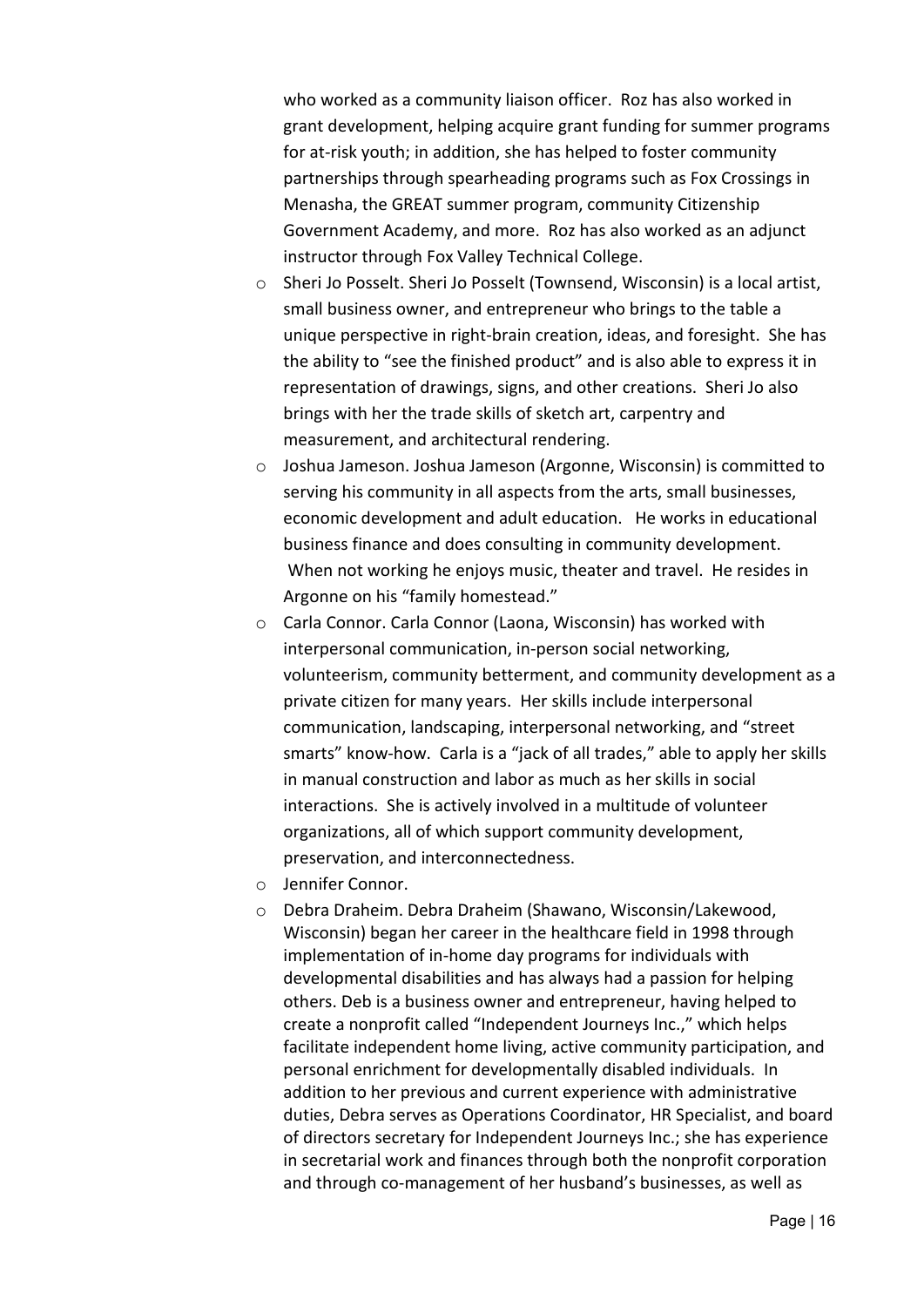managerial skills with regard to rental properties. Debra also has experience in landscaping and interior design work. In addition to all of her business-based skills, Debra also brings to the table her interpersonal skills in spiritual-based consultation, helping to empower individuals, assist in self-achievement and self-fulfillment, and promote clear and communication among individuals, as well as selfcommunication and understanding. Debra is looking forward to the future and is excited for all the possibilities and ways in which she can serve and contribute to her community, hoping to bring about a positive change in any way possible and sharing her favorite motto as often as she can: "kindness is free – pass it on."

o Sara Connor. Sara Connor (Laona, Wisconsin) is the Maple Place Inc. Historic Advisor, a retired educator, and has worked in both the fields of education and historic preservation for over 20 years. Sara is both an accomplished author and historian, bringing to the table her experience and expertise in local and family history with regard to both the building's and community's preservation of history.

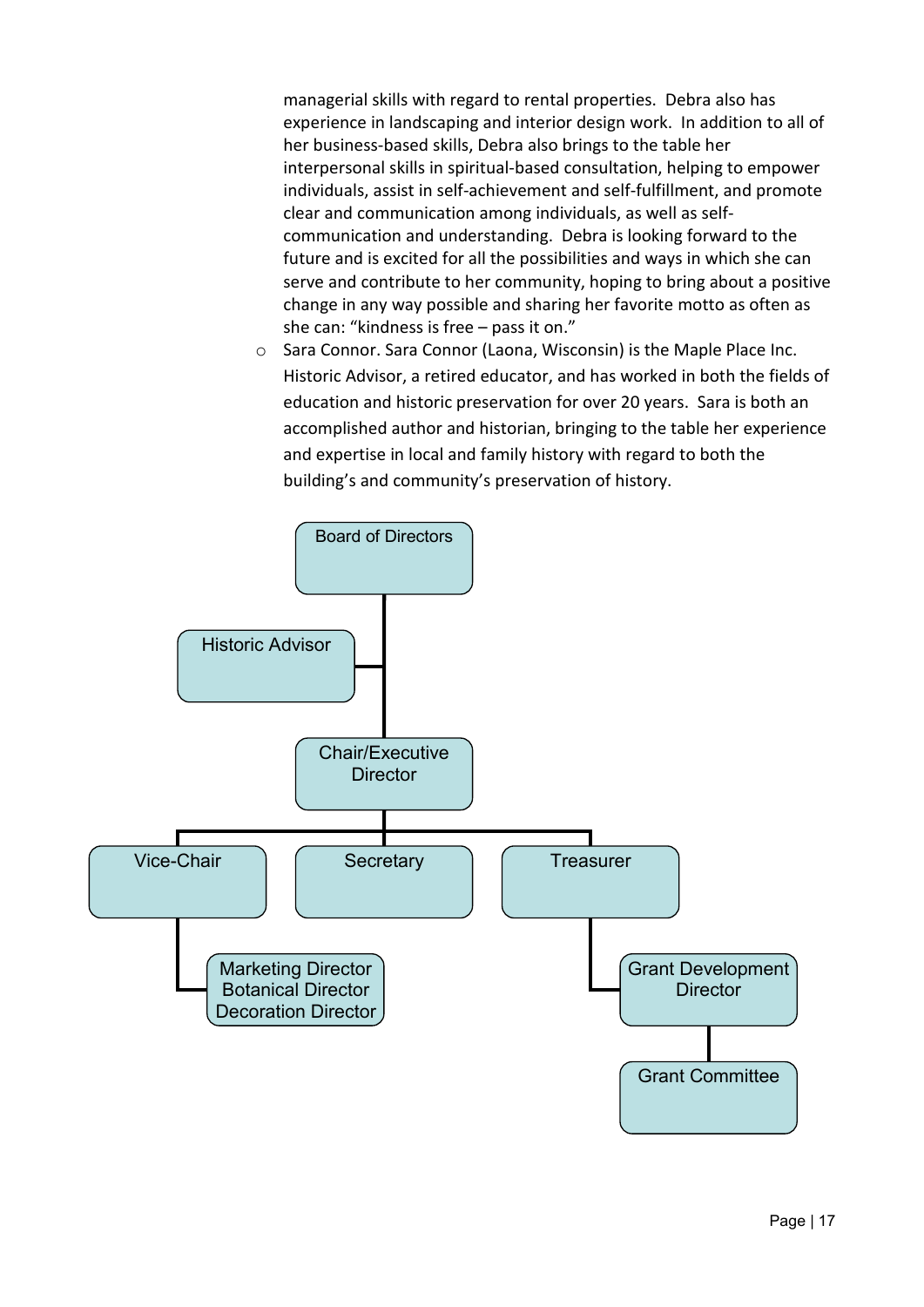- 5.2 Staffing
	- Maple Place Inc. is currently composed solely of volunteer staff, which includes the board of directors and any volunteer workers.
		- o Any paid contractors will report directly to the Chair/Executive Director, who will then report to the board of directors.
	- Monthly Personnel Expenses
		- o There are currently no projected monthly expenses for personnel.

#### **6.0 Community Development**

- Our organization (Maple Place Inc.) pledges to:
	- o Create at least 15 jobs for contractors
	- o Create at least 30 jobs/positions through our incubator projects
	- o Create local construction jobs during site preparation and new building construction
	- o Support the environment by constructing a green building that uses solar panels, skylights, cisterns, and recycled box materials, making it more energy efficient and environmentally friendly
	- $\circ$  Source from local suppliers when possible
	- $\circ$  Promote education and awareness on local history and historic preservation with regard to the Laona community
	- o Promote residential development
	- o Support smaller enterprises through business partnerships and alliances
	- o Build loyalty and contribute to a sense of community among local residents
	- o Have a long-lasting, positive impact on the area

#### **7.0 Strategy and Implementation**

- <span id="page-17-0"></span>7.1 Marketing Strategy Overview
	- Goals and Objectives: **[INCOMPLETE]**
		- o Maple Place Inc.'s overall goals and objectives are to complete the restoration and preservation of a historic building which will offer a central, community-based location for the Laona and surrounding communities.
			- Our primary goal with regard to this is
		- $\circ$  Our secondary goals involve creating a temporary incubator space for an assortment of businesses, products, and services, all of which will provide additional opportunities for community growth and economic development, as well as preservation and growth of the immediate local community.
	- Key Milestones: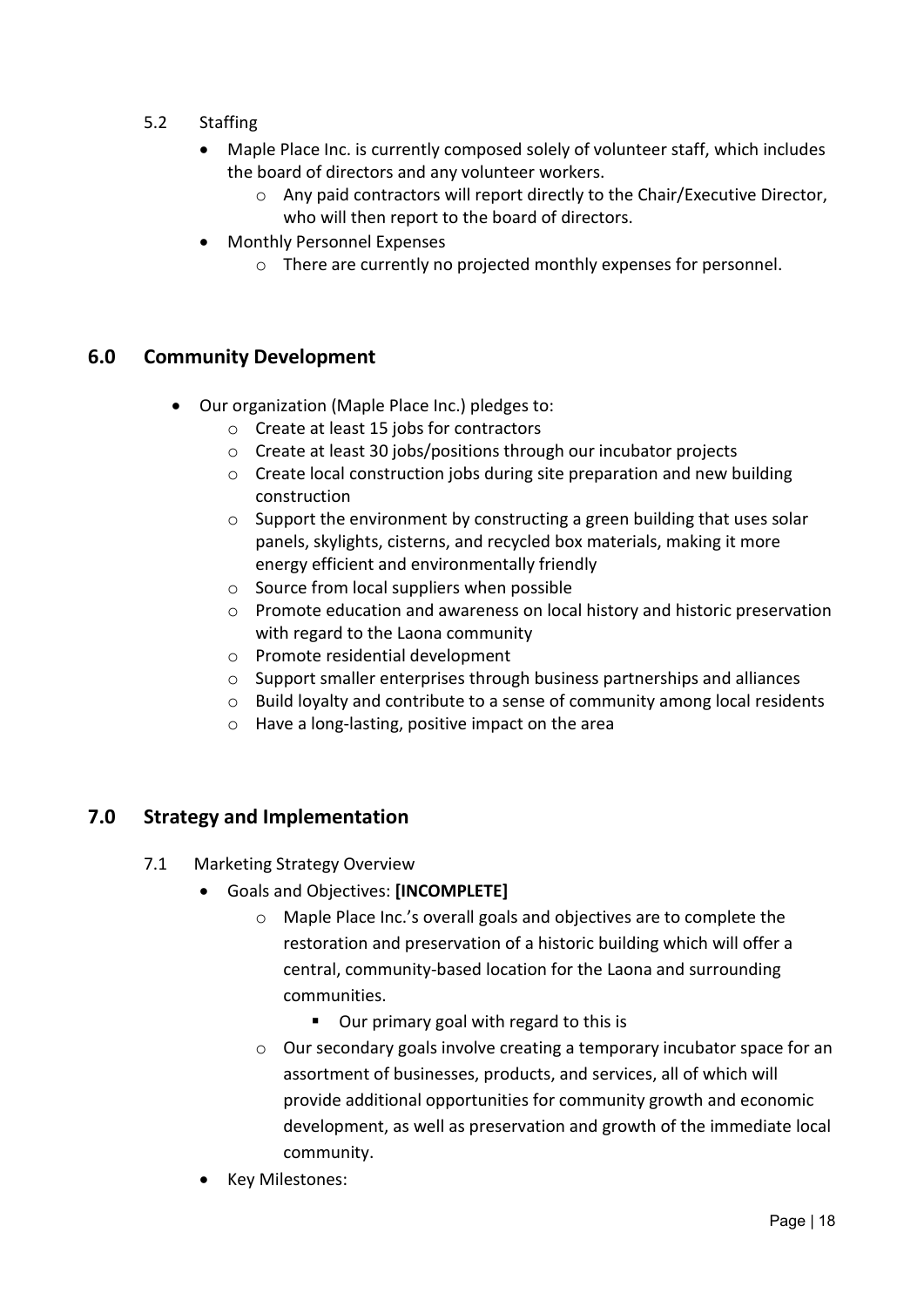- 7.2 Marketing Tactics
	- Logos
		- o The Maple Place Inc. logo will be displayed on all legal and official materials, letterheads, mailings, etc.
	- Slogans
		- o Our primary slogan is "The Cornerstone of Historic Laona."
	- Customer Surveys
		- o Maple Place Inc. will build customer surveys sampling a want of products and services in the local and surrounding areas.
			- Focuses will be on history, education, health and wellness, and both essential and non-essential services and products (e.g., coffee, bakery, village post office)
	- Print Advertisements
		- o Print advertisements will be limited until additional funding is secured.
	- Public Relations
		- o All board of directors members actively engage the public in discussions on the building's restoration work, including approaches to donors for sponsorships and contribution requests.
	- Cold Calling
		- o For the time being, cold calling is reserved exclusively for prospective individuals and organizations being petitioned for financial contributions and potential grant funding.
	- Social Media
		- o Facebook is primarily our means of social communication, including regular posts and photos of restoration progress.
		- o Maple Place Inc. also has a functioning website with projected project outcomes and enables visitors to donate directly to the project through PayPal.
		- o Web and Email marketing.
			- Our website contains a blog section that keeps audiences up-todate on our progress.
			- Once further along in restoration, we plan to begin a mailing list with a regular newsletter.
- 7.3 Marketing Budget
	- Our marketing is currently focused primarily online, via our website and Facebook. We are currently working with an extremely small overall budget, so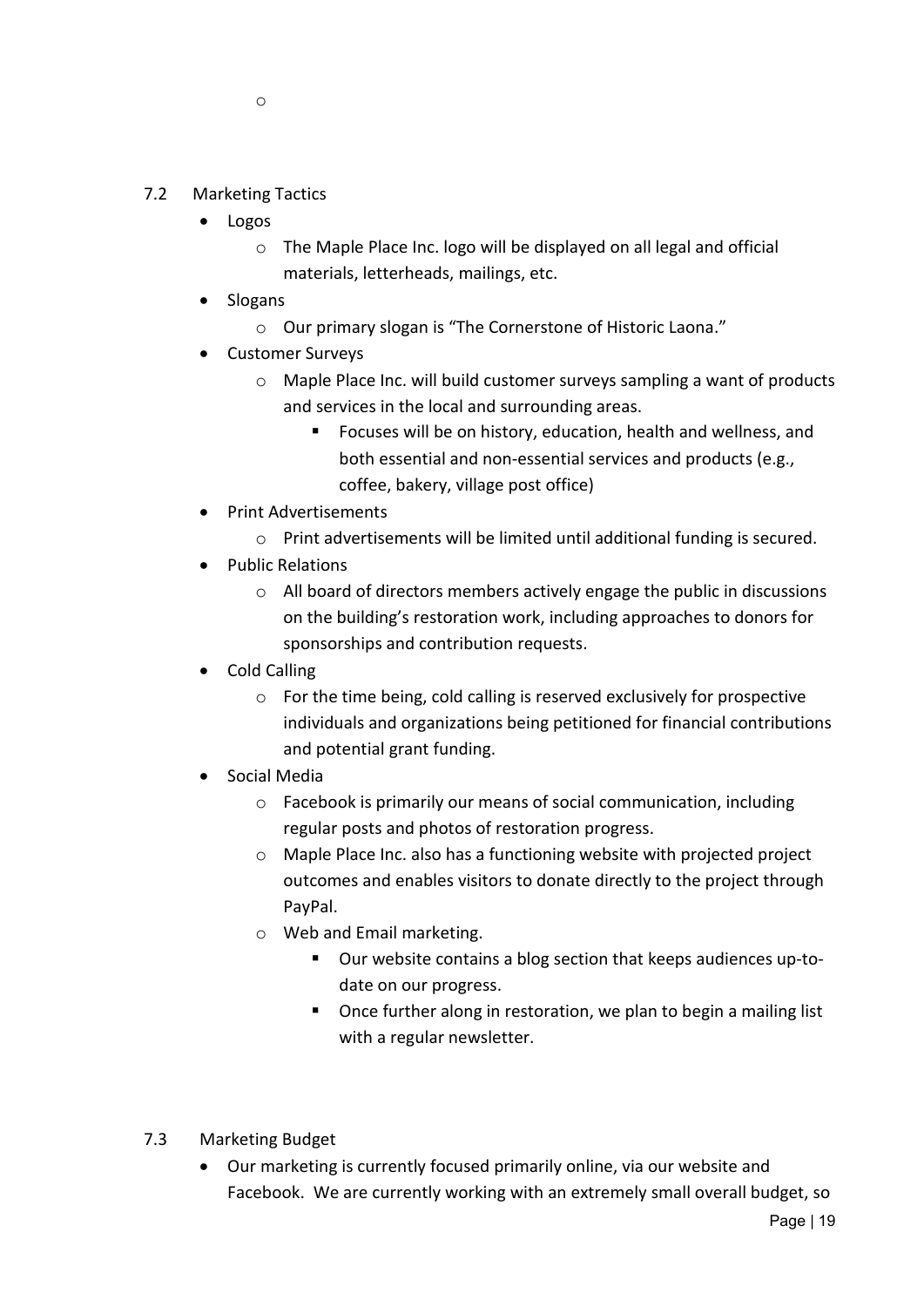most of our marketing budget is non-existent and is currently being covered by the Chair/Executive Director. Once our project is further along, we intend to begin with a base budget of \$5,000.00 and allocate and distribute our marketing finances into the following areas:

- o Facebook (20%, \$1,000.00)
	- Will include other social media as well, but primarily Facebook
- o Website (20%, \$1,000.00)
	- **Includes domain registrations, events calendar purchases, designent** services, and more
- o Public Relations (15%, \$750.00)
- o Print Ads (10%, \$500.00)
- o Direct Mailings (10%, \$500.00)
- o Design & Print Costs (20%, \$1,000.00)
- o Other (5%, \$250.00)
	- May include items such as radio and television broadcasts or commercials



#### 7.4 Fundraising Strategy

• Our Fundraising Strategy employs two main approaches: o All board members.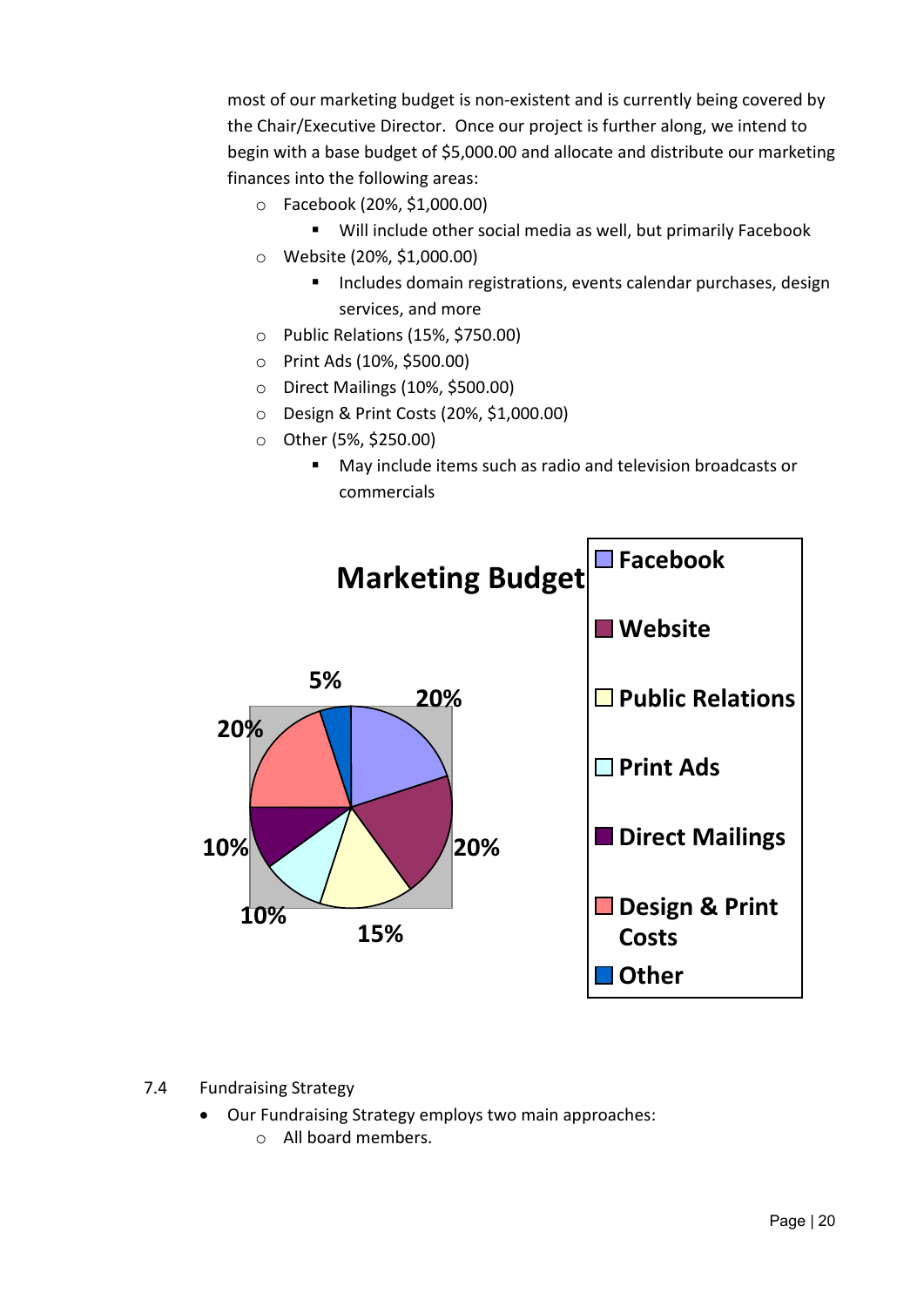- All board members actively participate in social engagement with the community regarding talking about the building project and what is required.
- All board members actively solicit contributions in person and through their contacts and communications as is appropriate.
- o Grant Committee and Grant Development Director.
	- The Grant Committee is responsible for solicitations to public and private sector foundations, as well as research, allocation, drafting, and submission of grant proposals.
	- **The Grant Development Director is in charge of relationship**building with foundations, patrons, sponsors, and donors and is also in charge of stewardship management of all grants and contributions.
- Our Fundraising Strategy will target the following areas:
	- o Patrons/Sponsors/Investors
		- Cash donations, service donations, supply donations
	- o Public Foundation Sector
		- Grants for the following areas:
			- Primary systems
				- o Electric
					- **Energy efficiency/solar panels**
					- o Plumbing
					- o HVAC
						- Energy efficiency
			- Renovation
	- o Private Foundation Sector
		- Grants for the following areas:
			- Primary systems
				- o Electric
					- **Energy efficiency/solar panels**
				- o Plumbing
				- o HVAC
					- **Energy efficiency**
			- Renovation
- Project Cost and Breakdown
	- o The total cost of the building restoration project is projected at an estimated 1.6 million dollars.
		- **Primary systems are estimated to cost a total of \$500,000.** 
			- Plumbing (not including sprinkler system) is estimated at \$100,000.
				- o Sprinkler system replacement is estimated at \$50,000.
			- Electrical is estimated at \$250,000.
				- o This includes a complete rewiring and updating of the building, including both original freight elevator and installed single-person ADAcompliant elevator; cleanup and removal of all old and unused boxes and electricals; and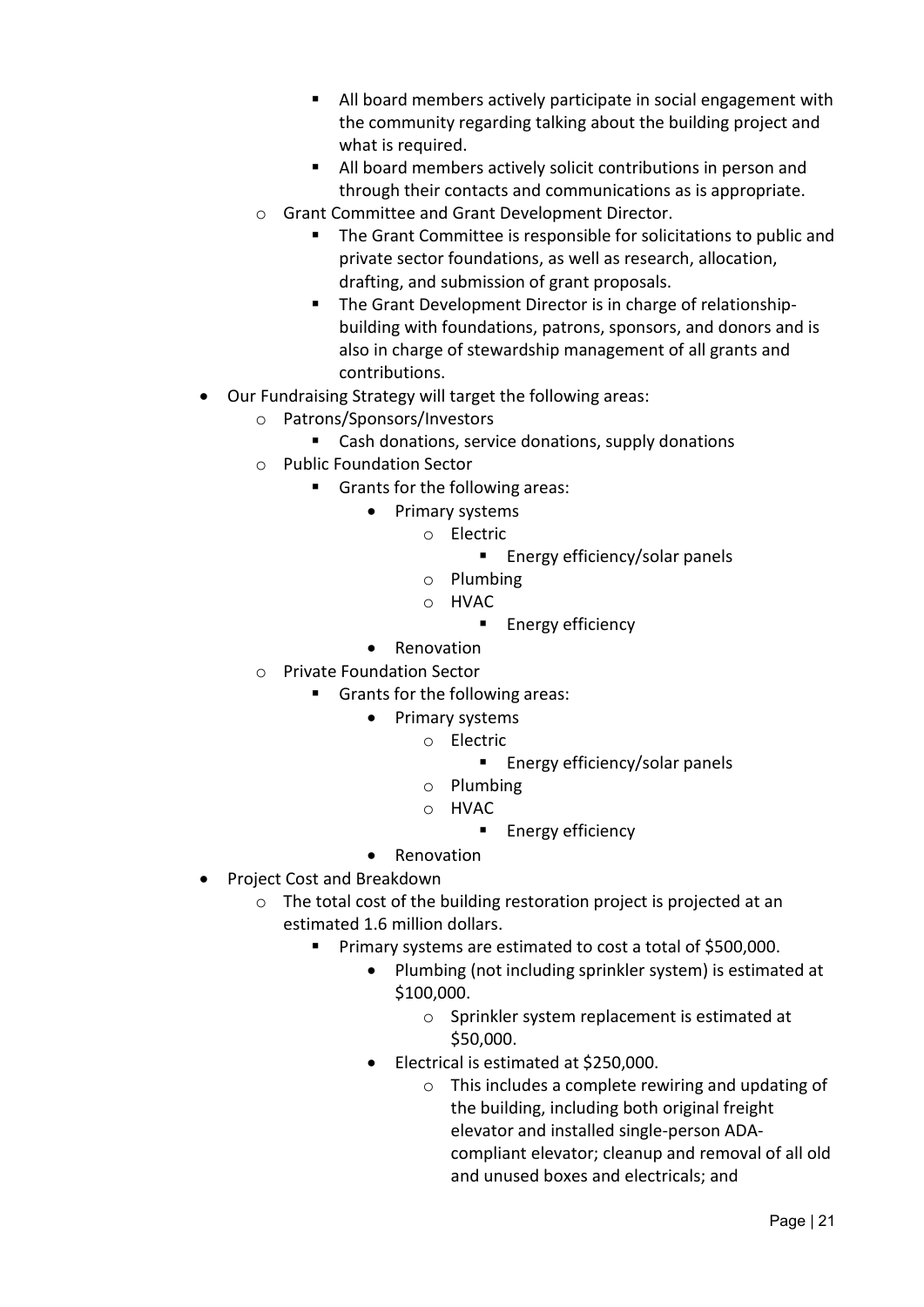replacement of fluorescent light fixtures with period-specific non-fluorescent fixtures.

- HVAC is estimated at \$100,000.
- Exterior restoration and restructuring of the building is estimated at \$500,000.00.
	- This includes replacement of all windows, casements, concrete sills, and transoms; doors and frames; replacement of concrete cornice curbing on south and west sides, separating first and second floors; repair to brick damage, restructuring of south side's first floor, and rebuild of north side's first floor; re-opening, grating, and drainage for basement window wells on east and west sides, including windows and casements; complete replacement of roof, skylights, and gutter/downspout systems; and replacement of west and south sidewalks, as well as north parking lot and east parking lot/thoroughfare.
- **Purchase and installation of single-person elevator, as well as** updating for handicap accessibility.
	- Elevator purchase and installation: \$25,000.
	- Updates to entrances and exits, including electricals for handicap accessibility: \$5,000.
- Construction and implementation of courtyard and community gardens.
	- Courtyard estimated cost: \$20,000.
	- Gardens estimated cost: \$5,000.
- **Interior reconstructions** 
	- Blueprints: \$3,000.
	- Tin ceiling reconstruction and replacement: \$25,000.
	- Reconstruction of rooms, including walls, doors, and all trim: \$25,000.
	- Building furniture and room furnishings: \$100,000.
	- Commercial/Industrial grade caterer's kitchen (second floor), including all furnishings: \$10,000.
	- Additional aesthetics: \$25,000.
		- o This would include items such as paint, additional trim, etc.
- Fundraising monitoring and stewardship process
	- o Grant Committee and Grant Development Director.
		- **The Grant Committee and Grant Development Director are in** charge of funding resources that come from the public and private sectors. They are in charge of researching and applying for qualifying grants from both public and private foundations.
			- All members of the Grant Committee perform research and application and report directly to the Grant Development Director.
				- o The Grant Development Director oversees all grant applications and stewardships and reports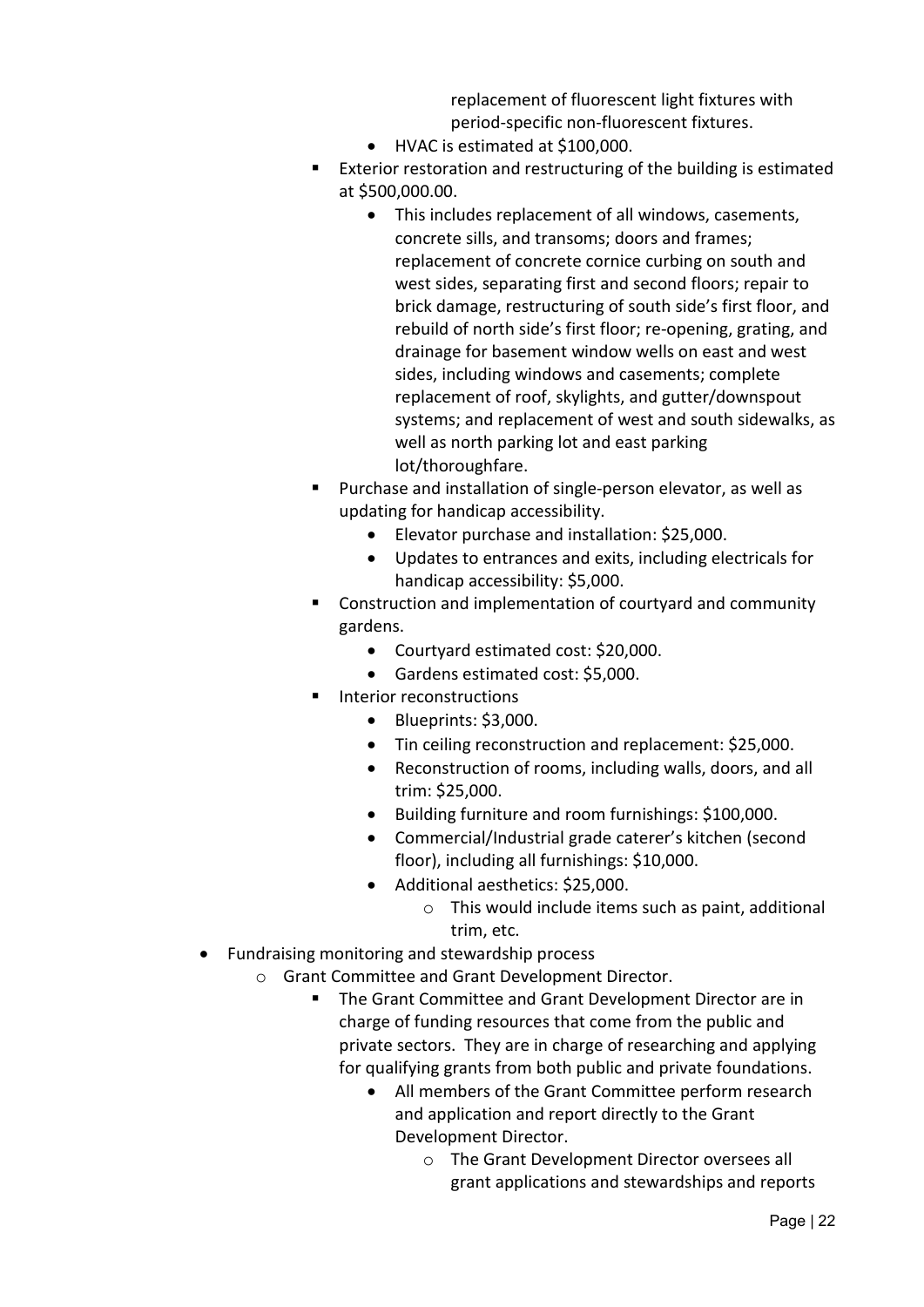regularly to the board of directors. This is evaluated at least once per quarter, or more often as deemed necessary by the board of directors.

- 7.5 Sales/Funding Forecast
	- Following is a graph which projects an estimated monthly sales/funding forecast for the first year of operation of Maple Place Inc.



## **Year 1 Monthly Fundraising Forecast**

• Following is a graph which projects estimated annual sales/funding forecasts through year 5 for Maple Place Inc.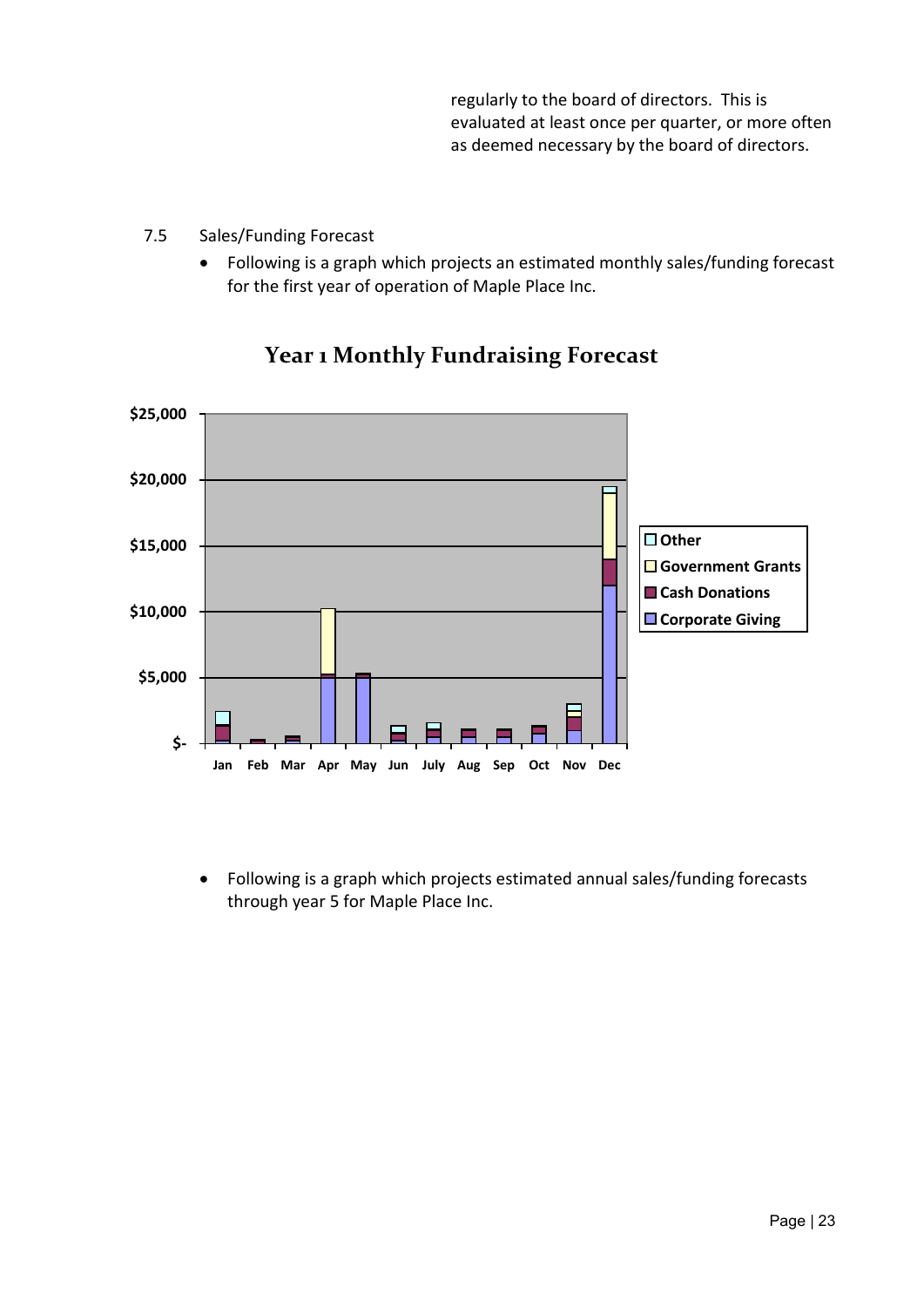

## **Annual Fundraising Forecast**

## <span id="page-23-0"></span>**8.0 SWOT Analysis**

- 8.1 A SWOT Analysis
	- The existing potential strengths, weaknesses, opportunities, and threats for Maple Place Inc. are illustrated in the following chart:

*Overcome weaknesses to pursue opportunities*

|                                       | Strengths                                                                                                                                                                                                                                   | Weaknesses                                                                                                                                                                                                              |                                                 |  |
|---------------------------------------|---------------------------------------------------------------------------------------------------------------------------------------------------------------------------------------------------------------------------------------------|-------------------------------------------------------------------------------------------------------------------------------------------------------------------------------------------------------------------------|-------------------------------------------------|--|
| opportunities that fit with strengths | Central location in community<br>Community based employees<br>Focus on local historic preservation<br>High quality operational procedures<br>Location in heavy traffic area<br>Unique programs and services<br>Complimentary transportation | Location in lower population area<br>Limited marketing resources<br>Poor community reputation<br>Establishing awareness in community<br>٠<br>Lack of community involvement                                              | Establish<br>a<br><u>defensive</u><br>plan<br>đ |  |
|                                       | Opportunities                                                                                                                                                                                                                               | <b>Threats</b>                                                                                                                                                                                                          |                                                 |  |
| Pursue                                | Partnerships with community<br>Partnerships with other nonprofits<br>Partnerships with local organizations<br>Unmet demand for programs and<br>services<br>Community involvement & support                                                  | Ability to maintain and secure on-going<br>funding<br>Potential population decreases<br>Income and poverty levels within local<br>community<br>Decrease in volunteer participation<br>٠<br>Similar services or programs | minimize<br>threats                             |  |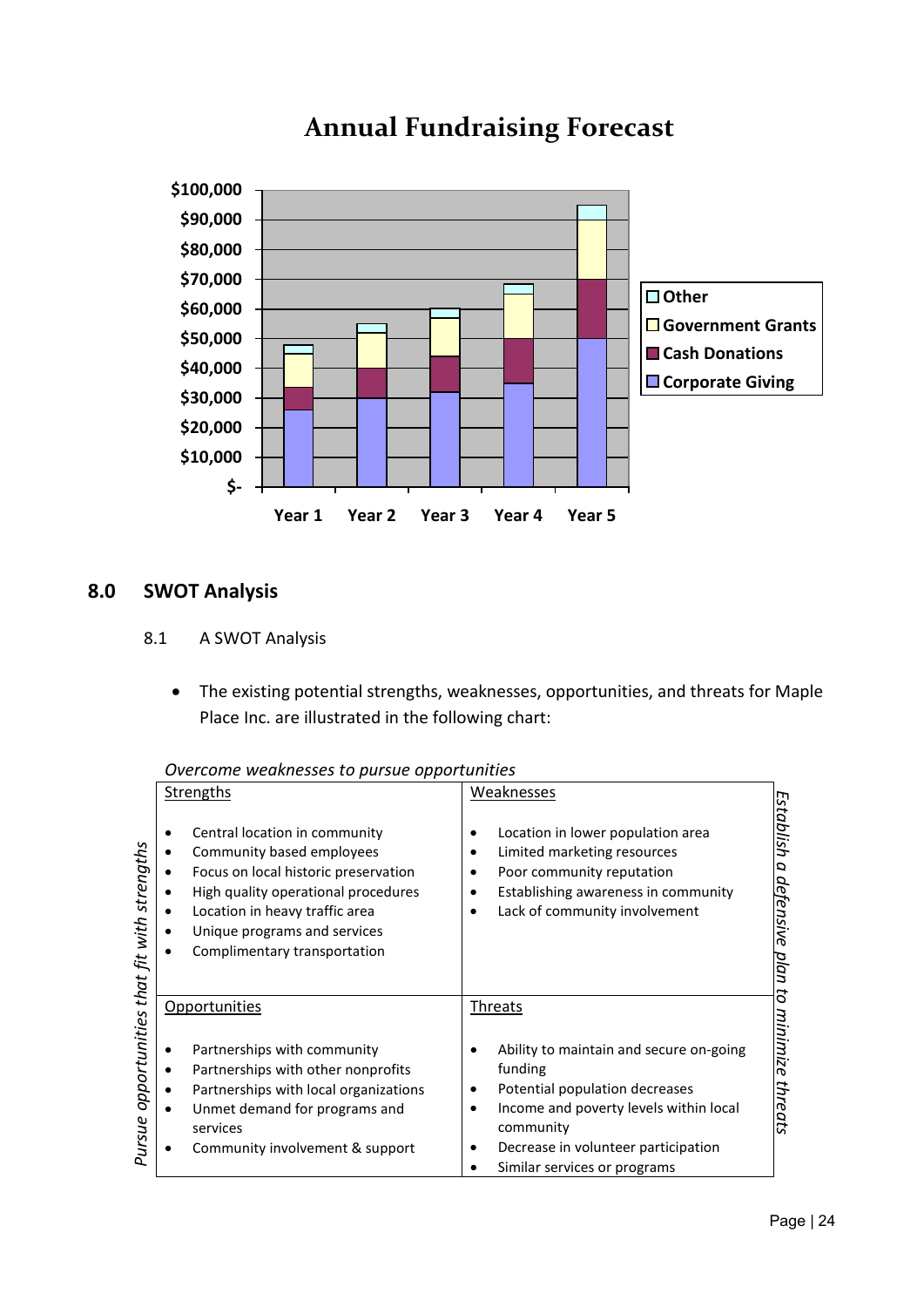#### 8.2 SWOT strategies

- How Maple Place Inc. will use our strengths to overcome our weaknesses:
	- o Being at the center of the Laona community and in a very heavy traffic commute area (directly adjacent to State Highway 8), we are in a prime location for advertising and for drawing interest from both local community members and passersby. Being that Maple Place Inc. also represents one of the only remaining historicallyintact buildings in Laona, we plan to also utilize the historic aspect of the preserved and restored building as a tool in marketing and economic progress, as well as community pride and communitymindedness for preservation not just of local history and structures but also preservation of the sense of community.
	- o Being that Maple Place Inc. is also in an area of lower local population and largely community un-awareness, we plan to implement programs, talks, and seminars focused on community development, community action and preservation, and preservation of local historic sites in order to educate and bring awareness to the larger local - and, as a result, surrounding - communities.
- How Maple Place Inc. will capitalize on opportunities to mitigate threats:
	- $\circ$  The largest threat to our organization by far is loss of funding or lack of funding; Maple Place's board of directors, as well as its grant development director and corresponding grant committee, will actively foster and maintain relationships within the community, including with local businesses and organizations, to maintain an ongoing relationship.
		- Maple Place's grant committee's work in research and grant applications is perpetual and ongoing; the grant committee is dedicated to securing ongoing contributions through qualifying grants and grant programs.
		- The board of directors is dedicated to fostering and maintaining continual relationships with current donors by providing samples of what donor funds have purchased, as well as giving donors the ability to stay abreast of project developments by being informed participants.
	- o Many of the local community business components, as well as other nonprofits, stand to benefit from community awareness and participation as much as Maple Place Inc. does; therefore, it is advantageous for local businesses, nonprofits, and organizations to network and participate in order to increase awareness of programs and services as well as garner additional support from peer organizations and from the local communities that these businesses/organizations/nonprofits serve.
		- A potential threat to Maple Place Inc. is the existence of programs or services that may be similar to those we anticipate offering; a strategy to prevent this being an issue is to network with the organizations offering similar services or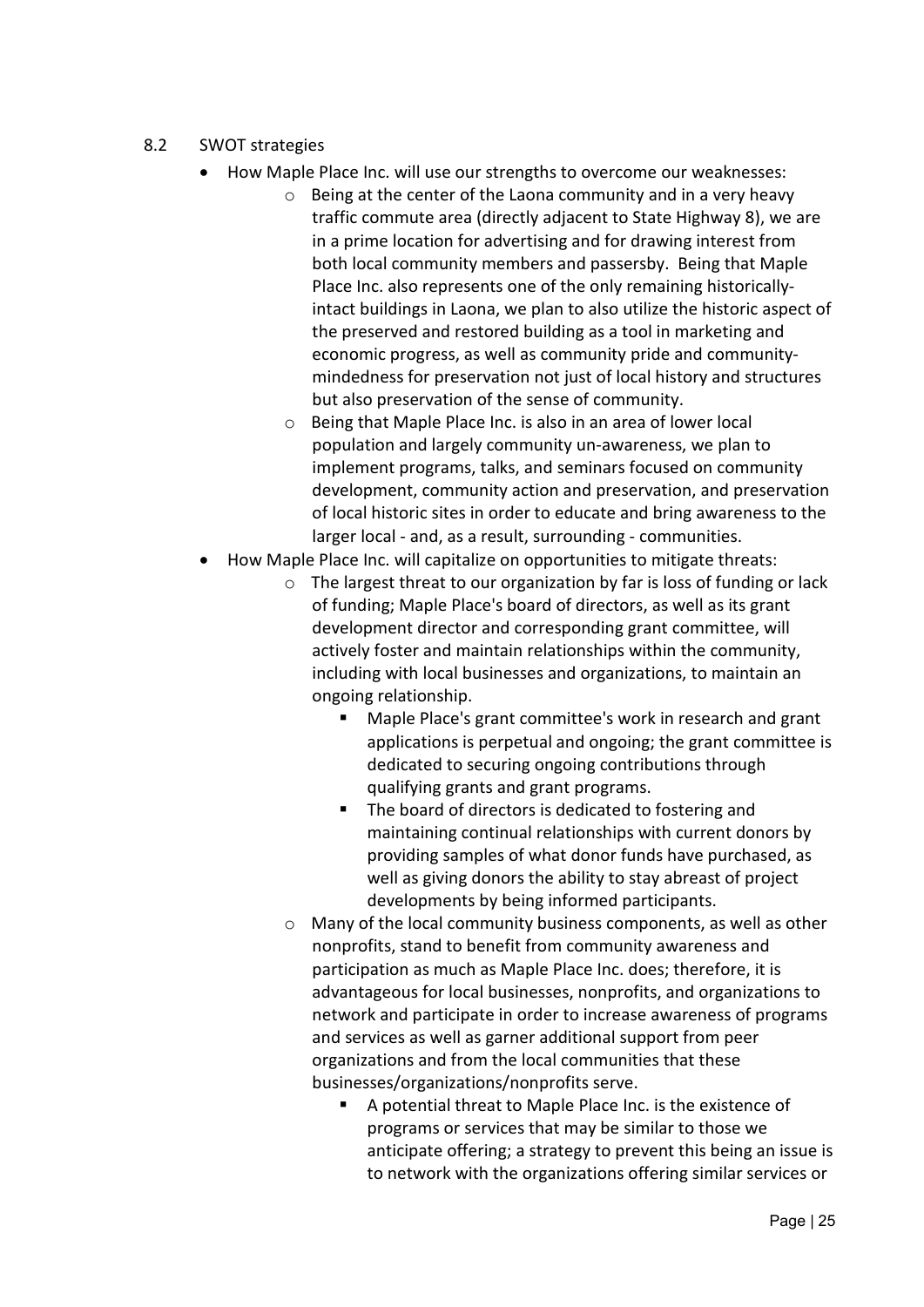programs to provide a collaborative, community-minded approach.

- In providing a restored space for business incubation, Maple Place Inc. is providing the opportunity to the local community to increase income as well as increase population growth/economic growth while also providing the opportunity for programs and services that the area lacks.
- Volunteer participation is an ongoing issue with many nonprofit organizations; Maple Place Inc. will help garner support and encouragement in volunteer participation by offering small appreciation perks to volunteers, such as banquets, certificates of appreciation, and discounts on products or services with which Maple Place Inc. is affiliated.

#### <span id="page-25-0"></span>**9.0 Operations**

- 9.1 Organization Model
	- All day-to-day operations of Maple Place Inc. are headed by the executive director; the executive director reports regularly to the Maple Place board of directors.
	- Finances, including incomes and expenses, as well as grants, are headed by the treasurer, who reports regularly to the Maple Place board of directors.

#### 9.2 Hours of Operation

- Maple Place Inc. currently has no hours of operation. Projected hours of operation once the building is complete will be Monday through Friday, 7:00 AM - 9:00 PM; Saturday and Sunday 7:00 AM - 5:00 PM; closed all major holidays; and special closings as posted.
	- o Hours of operation for individual businesses located within the building may differ from building hours of operation.
- 9.3 Systems, Equipment and Software
	- Systems needed:
		- o Surveillance/security systems
		- o Alarm systems
		- o Automatic lock systems
	- Equipment needed:
		- o Surveillance/security cameras
		- o Surveillance computer system
		- o Automated locks and computer system
		- o Alarms and computer system
		- o Fire extinguishers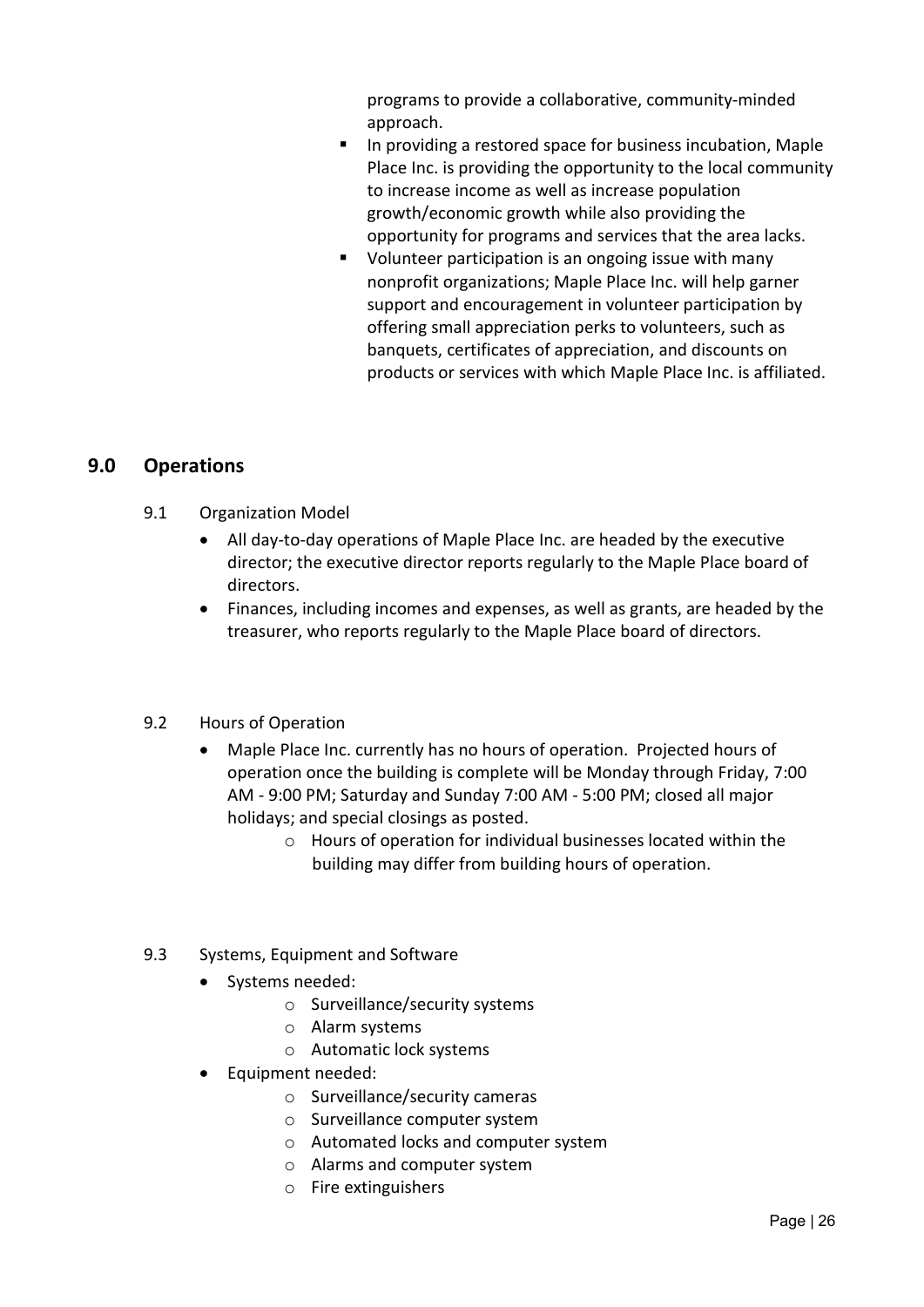- o Exit signs, fire notices, building safety postings
- Software needed:
	- o Surveillance and security
	- o Alarm monitoring (ADT or equivalent)
	- o Automated locking system software
- Estimated cost for all software, equipment, and systems dealing with surveillance/security/alarms/automated locks, including installation and monitoring: \$15,000.
- 9.4 Employee Training and Development
	- Currently, the only training Maple Place Inc. offers is course registrations through the Fundraising Authority for grant writing and fundraising; these courses are available for free to all board members interested in said subjects and are required for the grant committee members.
- 9.5 Facilities
	- Maple Place Inc. will be a community-based facility that will provide a variety of businesses and services throughout the building. Here is a brief overview of the facility and its anticipated components within:
		- o First Floor
			- Central corridor with living history museum display (central hallway running North-South).
			- Coffee shop and bakery (South-Southwest side of the building).
			- Laona Area Chamber of Commerce and visitors' center (South-Southeast side of the building).
			- Laona Historical Society (West-Central side of building, inside old bank vault [3 stories]).
			- Amoterra University of Restorative and Healing Arts [AURHA] (Classrooms on West and East sides of building; student clinic North-Northwest side of building).
			- Public restrooms (Central off the central corridor's west wall).
			- **Information and registration office (Central off the central** corridor's east wall).
			- **Elevator (Central off the central corridor's east wall).**
			- Basement stair access and 2nd floor stair access are accessible in each west, east, and central portion of the building.
			- **Entrances and exits may be found on all four sides of the** building; each is handicap-accessible.
		- o Second Floor
			- 1st floor stair access is accessible in each west, east, and central portion of the building.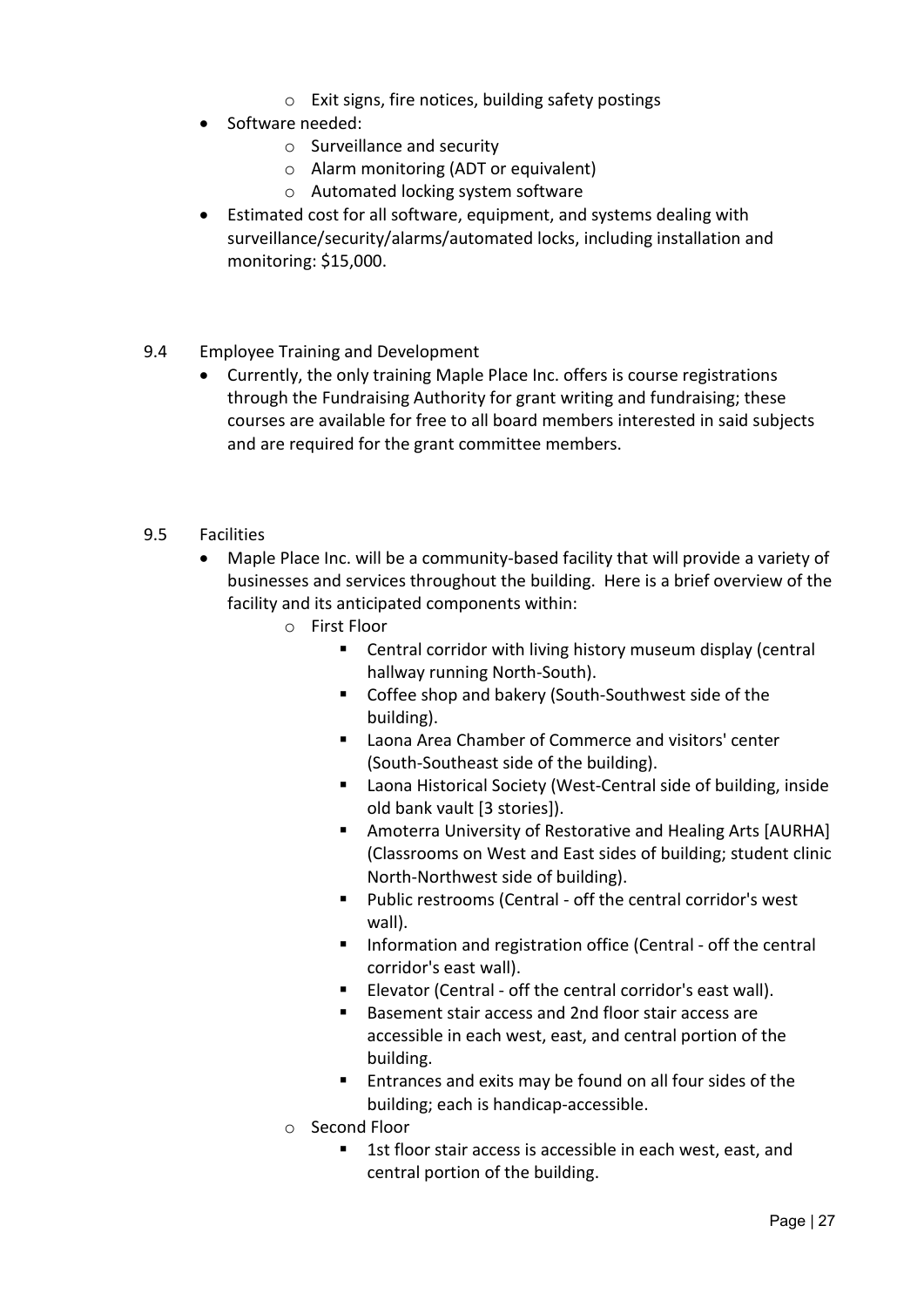- Elysium Ballroom, rentable for community events and usable by occupied businesses; Maple Place Inc. also will utilize this space for events, classes, and more (North-Central-Northeast side of the building).
- **Elevator (Central-East, between the Ballroom and the public** restrooms).
- Public restrooms (Central-East, accessible from Ballroom and from elevator).
- Kitchenette/Caterer's Kitchen, rentable for community events and usable by occupied businesses (North-Northwest side of the building).
- AURHA Event Director and Coordinator's office (North-Northwest side of the building).
- Storage closet (West side of the building).
- AURHA Dean and Associate Dean's office (West side of the building, next to the west staircase access).
- Laona Historical Society (West-Central side of the building, inside old bank vault [3 stories]).
- AURHA student library (West side of the building, next to the west staircase access).
- **Private restroom (West side of the building, accessible to** patrons and practitioners of the Maple Place Inc. Wellness Center).
- Employee/Staff/Wellness Center offices (Southwest-South-Central-Southeast sides of the building).
- Southeast staircase access to Wellness Center (Southeast corner of the building, direct access from outside to 2nd floor).
- o Exterior
	- Courtyard and Community Gardens (North side of the building).
	- South and West sidewalks.
	- North side and East side parking; Southeast side parking will also include parking access for ATVs and snowmobiles, as East side access abuts the ATV/snowmobile trail.
- 9.6 Suppliers and Distribution
	- Maple Place Inc. currently has no suppliers or distributors.

#### <span id="page-27-0"></span>**10.0 Financing Requirements**

10.1 Total Capital Requirements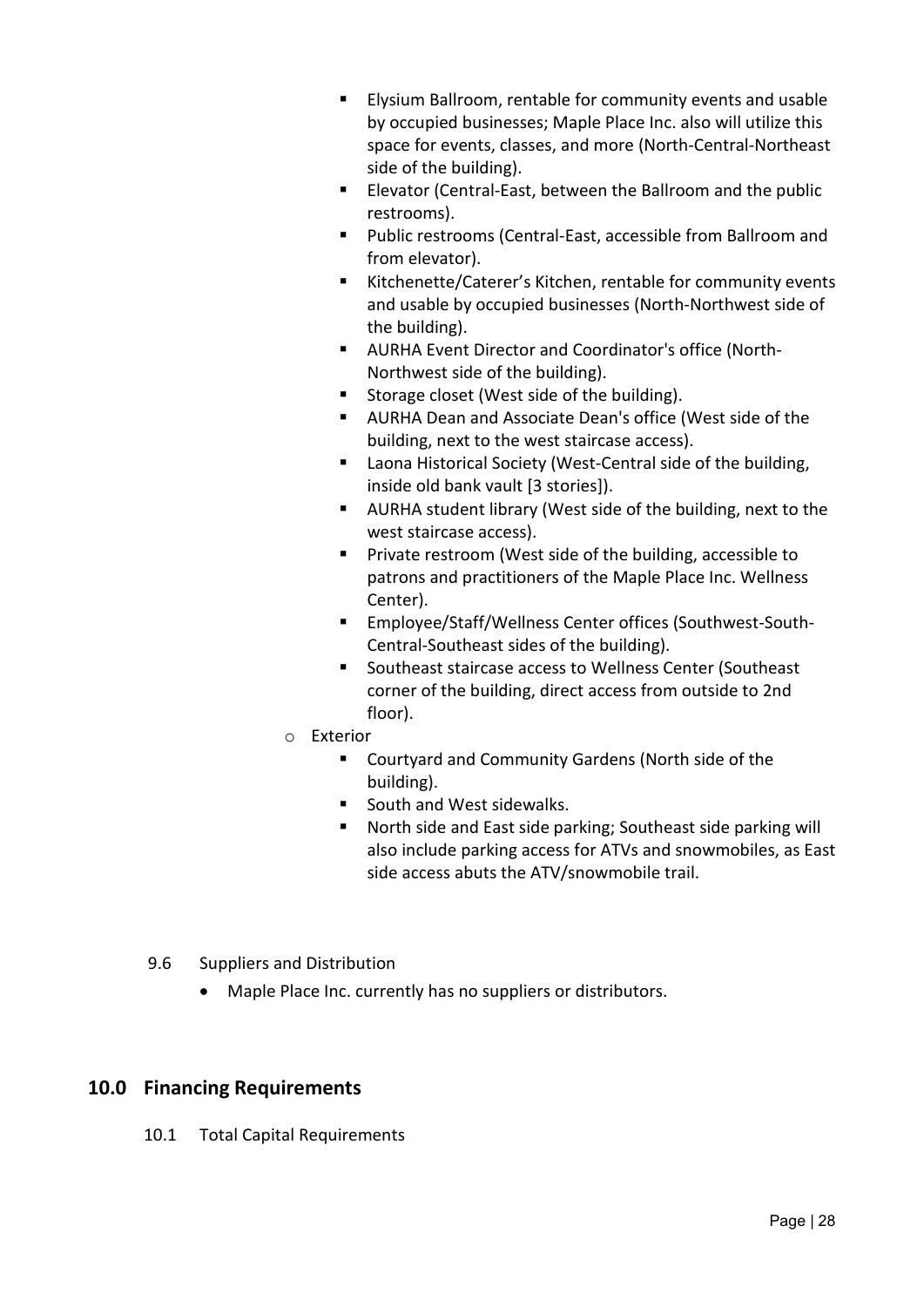- Our organization requires an estimated \$1.6 million dollars in capital to complete our restoration project and start up the building as a functioning element.
- All capital will be used toward the restoration and functionality of the building, from exterior to interior systems.
- Maple Place Inc. has been waived of rental expenses (per building owner) until building is functional and project is complete; building owner assumes responsibility for payments of mortgage, property taxes, building insurance, and all functioning systems (electrical, HVAC, plumbing/water/sewer).
- Total Project Cost (estimated): \$1.6 million dollars [\$1.233 million for project with an additional \$.367 million in cash reserve for unanticipated costs and expenses during restoration project].
- Project Cost and Breakdown:
	- o The total cost of the building restoration project is projected at an estimated 1.6 million dollars.
		- **Primary systems are estimated to cost a total of \$500,000.** 
			- Plumbing (not including sprinkler system) is estimated at \$100,000.
				- o Sprinkler system replacement is estimated at \$50,000.
			- Electrical is estimated at \$250,000.
				- o This includes a complete rewiring and updating of the building, including both original freight elevator and installed single-person ADAcompliant elevator; cleanup and removal of all old and unused boxes and electricals; and replacement of fluorescent light fixtures with period-specific non-fluorescent fixtures.
			- HVAC is estimated at \$100,000.
		- **Exterior restoration and restructuring of the building is estimated** at \$500,000.00.
			- This includes replacement of all windows, casements, concrete sills, and transoms; doors and frames; replacement of concrete cornice curbing on south and west sides, separating first and second floors; repair to brick damage, restructuring of south side's first floor, and rebuild of north side's first floor; re-opening, grating, and drainage for basement window wells on east and west sides, including windows and casements; complete replacement of roof, skylights, and gutter/downspout systems; and replacement of west and south sidewalks, as well as north parking lot and east parking lot/thoroughfare.
		- Purchase and installation of single-person elevator, as well as updating for handicap accessibility.
			- Elevator purchase and installation: \$25,000.
			- Updates to entrances and exits, including electricals for handicap accessibility: \$5,000.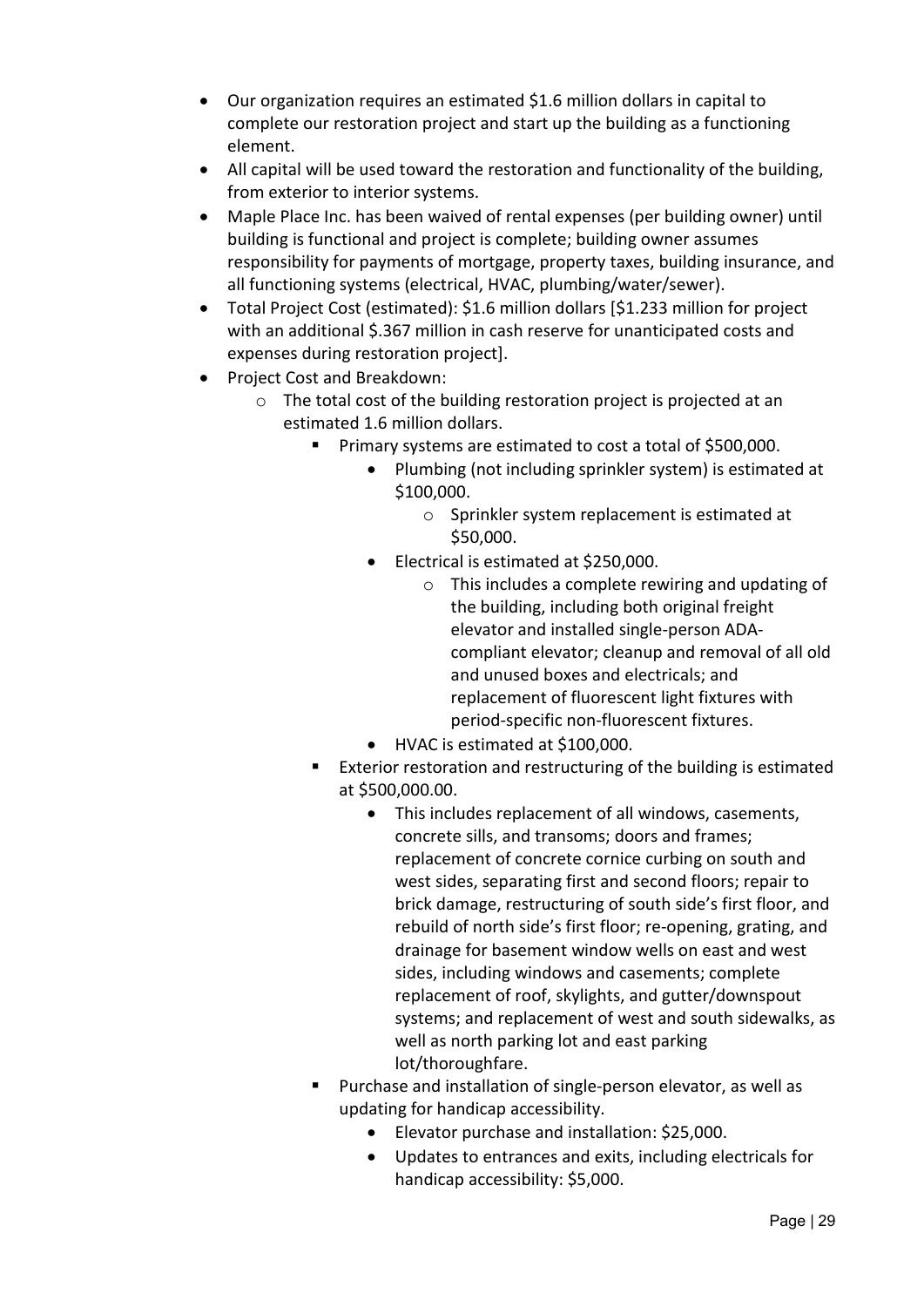- Construction and implementation of courtyard and community gardens.
	- Courtyard estimated cost: \$20,000.
	- Gardens estimated cost: \$5,000.
- **Interior reconstructions** 
	- Blueprints: \$3,000.
	- Tin ceiling reconstruction and replacement: \$25,000.
	- Reconstruction of rooms, including walls, doors, and all trim: \$25,000.
	- Building furniture and room furnishings: \$100,000.
	- Commercial/Industrial grade caterer's kitchen (second floor), including all furnishings: \$10,000.
	- Additional aesthetics: \$25,000.
		- o This would include items such as paint, additional trim, etc.
- 10.2 Secured Funding
	- Sources of funding currently include private donations; no grant funding has yet been allocated to fund the project.
	- Maple Place Inc. has collected private donations this year from 7 individuals and businesses, totaling \$850 in cash donations and \$3250 in equipment and furniture donations.
- 10.3 Total Financing Requirements
	- As of now, Maple Place Inc. is not requesting any bank loans; our primary sources of funding are expected to be allocated both publicly and privately by organizations, foundations, and individuals.
	- Of our \$1.6 million dollar estimate, we approximate the breakdown of financing into the following categories and percentages: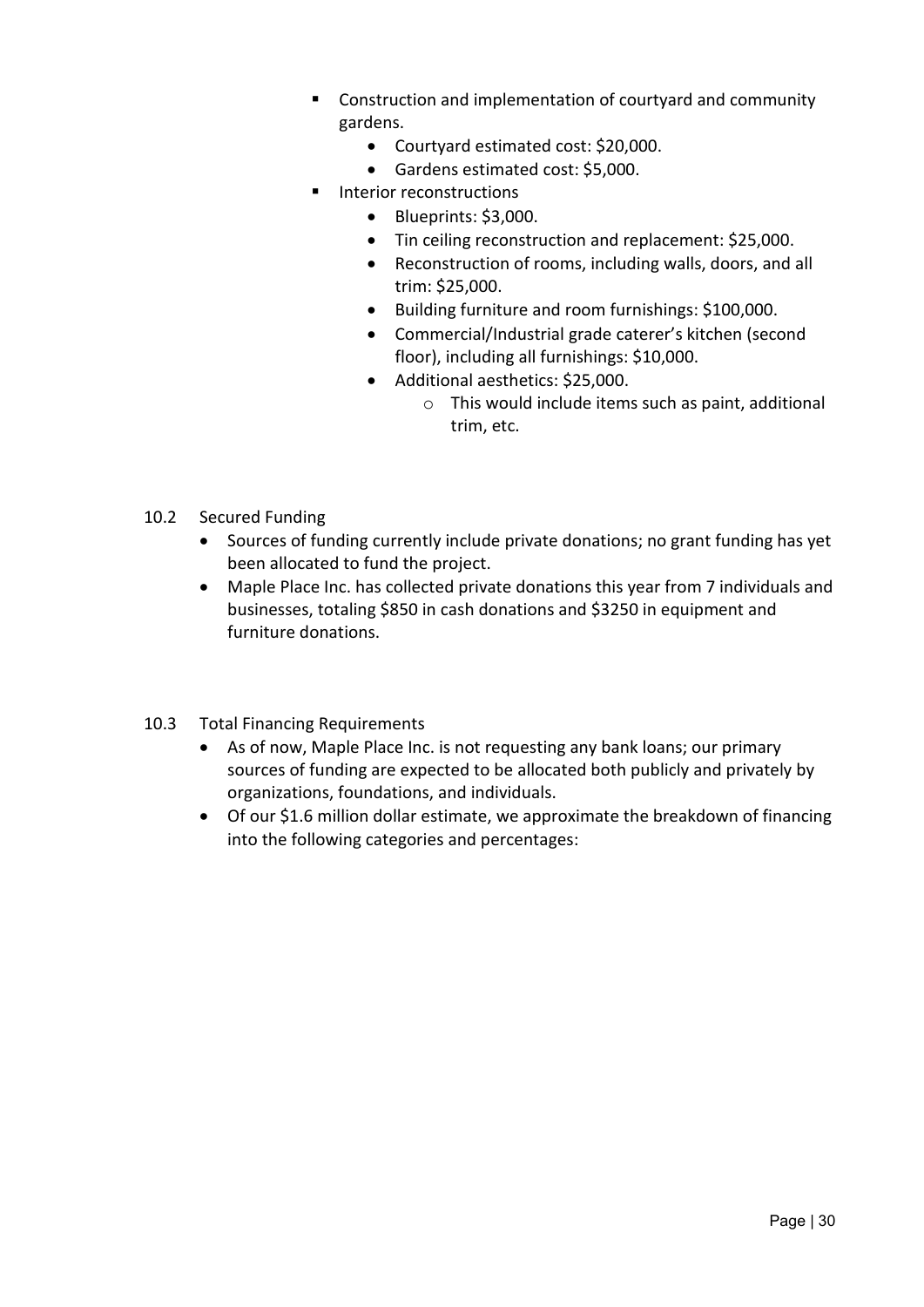## **Financing Request**



## <span id="page-30-0"></span>**11.0 Development & Milestones [INCOMPLETE]**

#### 11.1 Completed Actions

| Re-opened freight lift on 1st FL. and 2nd Fl.                                  | Sep 2017     |
|--------------------------------------------------------------------------------|--------------|
| Removed all false rooms on 1st Fl. central and west sides                      | May-Nov 2017 |
| Removed all drop ceiling tile from original building structure ceiling         | Nov 2017     |
| Awarded waiver of rental expenses by owner until building project is complete  | Jun 2018     |
| Completed removal of 1st Fl. central subflooring; re-exposed original flooring | Aug 2018     |
|                                                                                |              |
|                                                                                |              |
|                                                                                |              |
|                                                                                |              |
|                                                                                |              |

#### 11.2 Actions to Be Completed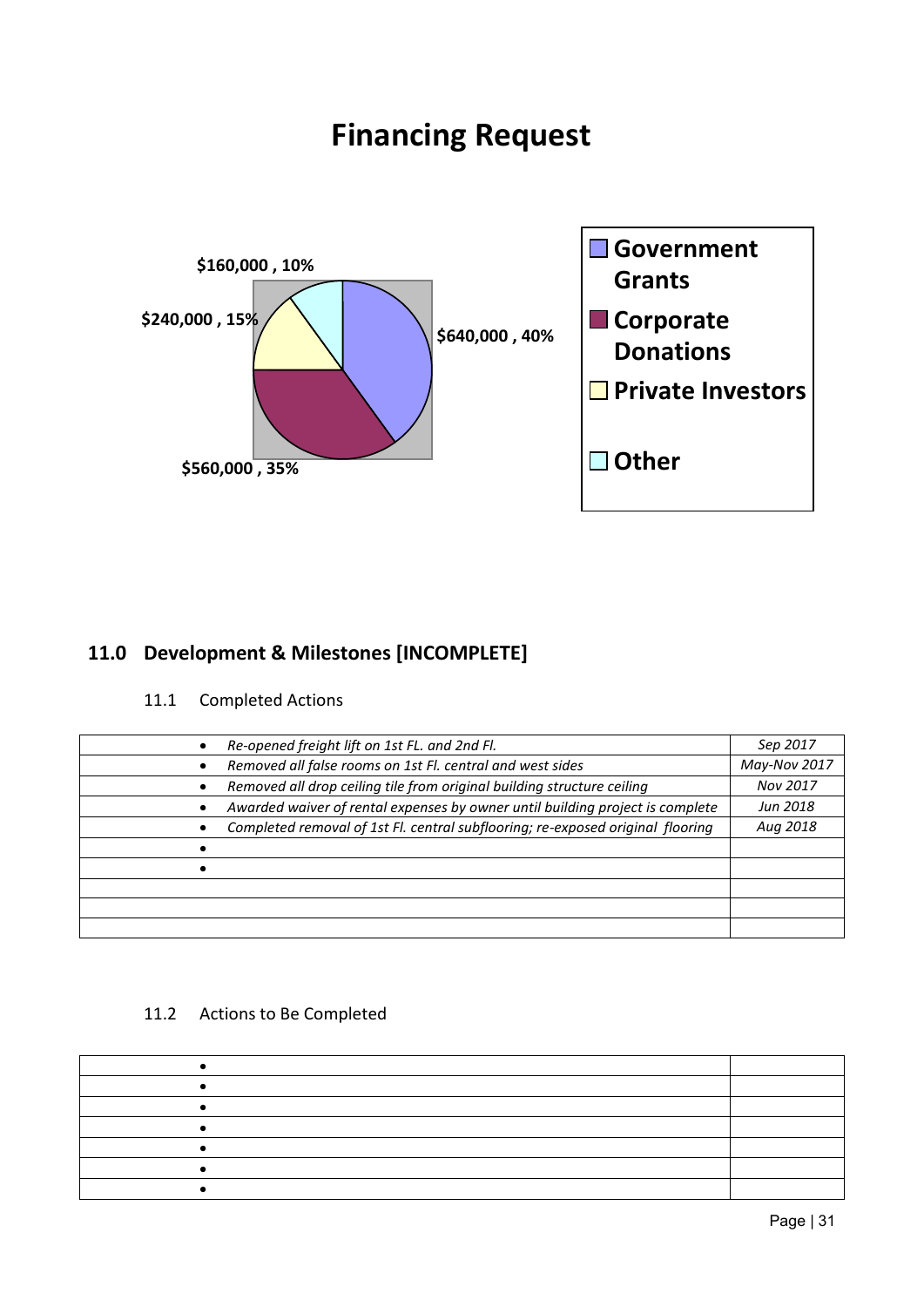| ,我们也不会有什么?""我们的话,我们也不会有什么?""我们的话,我们也不会有什么?""我们的话,我们也不会有什么?""我们的话,我们也不会有什么?""我们的话                                        |  |
|-------------------------------------------------------------------------------------------------------------------------|--|
| <u> Andreas Andreas Andreas Andreas Andreas Andreas Andreas Andreas Andreas Andreas Andreas Andreas Andreas Andreas</u> |  |
|                                                                                                                         |  |

#### 11.3 Timeline

### **12.0 Risks & Contingencies**

<span id="page-31-0"></span>12.1 Risks

- Known Risks
	- o Fundraising challenges
- Potential Risks
	- o Loss of a key employee/board member

#### 13.2 Contingency Planning

• Contingency Plan: [INCOMPLETE]

## <span id="page-31-1"></span>**13.0 Financial Data Assumptions & Highlights [INCOMPLETE]**

- 13.1 Financial data assumptions
	- Income Statement
	- Balance Sheet
	- Cash Flow
	- Financial Ratios
	- Customers

#### 13.2 Financial Highlights